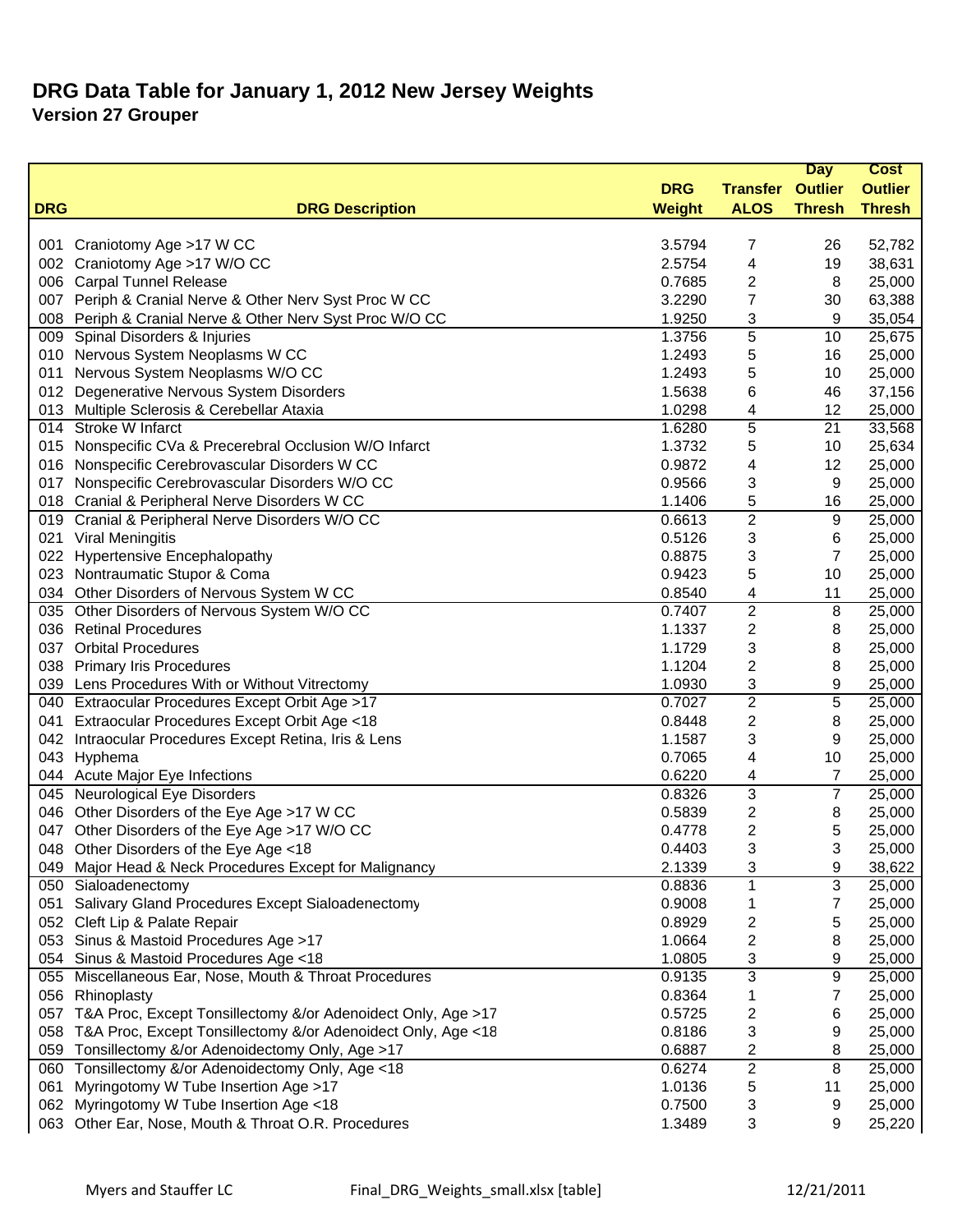|            |                                                                      |               |                 | <b>Day</b>              | <b>Cost</b>    |
|------------|----------------------------------------------------------------------|---------------|-----------------|-------------------------|----------------|
|            |                                                                      | <b>DRG</b>    | <b>Transfer</b> | <b>Outlier</b>          | <b>Outlier</b> |
| <b>DRG</b> | <b>DRG Description</b>                                               | <b>Weight</b> | <b>ALOS</b>     | <b>Thresh</b>           | <b>Thresh</b>  |
|            |                                                                      |               |                 |                         |                |
|            | 064 Ear, Nose, Mouth & Throat Malignancy                             | 1.6871        | 6               | 11                      | 30,992         |
|            | 065 Dysequilibrium                                                   | 0.5509        | 3               | 7                       | 25,000         |
|            | 066 Epistaxis                                                        | 0.7380        | 3               | 8                       | 25,000         |
| 067        | Epiglottitis                                                         | 0.7355        | 3               | 9                       | 25,000         |
| 860        | Otitis Media & URI Age >17 W CC                                      | 0.5986        | 2               | 6                       | 25,000         |
|            | 069 Otitis Media & URI Age >17 W/O CC                                | 0.3732        | 2               | 4                       | 25,000         |
|            | 070 Otitis Media & URI Age <18                                       | 0.3745        | $\overline{c}$  | 5                       | 25,000         |
| 071        | Laryngotracheitis                                                    | 0.2712        | 1               | $\overline{\mathbf{4}}$ | 25,000         |
|            | 072 Nasal Trauma & Deformity                                         | 0.6030        | 2               | 5                       | 25,000         |
|            | 073 Other Ear, Nose, Mouth & Throat Diagnoses Age >17                | 0.6103        | 2               | 6                       | 25,000         |
|            | 074 Other Ear, Nose, Mouth & Throat Diagnoses Age <18                | 0.5218        | 3               | 6                       | 25,000         |
|            | 075 Major Chest Procedures                                           | 2.4303        | 6               | 24                      | 60,942         |
|            | 076 Other Resp System O.R. Procedures W CC                           | 2.5061        | 8               | 19                      | 36,096         |
| 077        | Other Resp System O.R. Procedures W/O CC                             | 1.0921        | 3               | 9                       | 25,000         |
|            | 078 Pulmonary Embolism                                               | 1.2230        | 4               | 10                      | 25,000         |
| 079        | Respiratory Infections & Inflammations Exc Simple Pneumonia Age >    | 1.3102        | 5               | 14                      | 25,522         |
| 080        | Respiratory Infections & Inflammations Exc Simple Pneumonia Age >    | 0.7736        | 3               | 9                       | 25,000         |
|            | 082 Respiratory Neoplasms                                            | 1.4159        | 5               | 14                      | 26,535         |
|            | 083 Major Chest Trauma W CC                                          | 1.1359        | 4               | 10                      | 25,000         |
| 084        | Major Chest Trauma W/O CC                                            | 0.7642        | 3               | 9                       | 25,000         |
| 085        | <b>Pleural Effusion W CC</b>                                         | 0.9967        | 4               | 9                       | 25,000         |
|            | 086 Pleural Effusion W/O CC                                          | 0.9967        | 5               | 9                       | 25,000         |
|            | 087 Pulmonary Edema & Respiratory Failure                            | 1.4613        | 4               | 22                      | 39,667         |
| 088        | <b>Chronic Obstructive Pulmonary Disease</b>                         | 0.8388        | 3               | 9                       | 25,000         |
| 089        | Simple Pneumonia & Pleurisy Age >17 W CC                             | 1.0095        | 4               | 11                      | 25,000         |
|            | 090 Simple Pneumonia & Pleurisy Age >17 W/O CC                       | 0.8843        | 3               | 13                      | 25,000         |
|            | 092 Interstitial Lung Disease W CC                                   | 1.4461        | 6               | 11                      | 26,879         |
| 093        | Interstitial Lung Disease W/O CC                                     | 1.0925        | 5               | 10                      | 25,000         |
| 094        | Pneumothorax W CC                                                    | 0.9733        | 5               | 9                       | 25,000         |
|            | 095 Pneumothorax W/O CC                                              | 0.5837        | 2               | 6                       | 25,000         |
|            | 096 Bronchitis & Asthma Age >17 W CC                                 | 0.7858        | 3               | 9                       | 25,000         |
|            | 097 Bronchitis & Asthma Age >17 W/O CC                               | 0.5619        | 2               | 6                       | 25,000         |
| 099        | Respiratory Signs & Symptoms W CC                                    | 0.8158        | 3               | 6                       | 25,000         |
|            | 100 Respiratory Signs & Symptoms W/O CC                              | 0.4766        | 2               | 5                       | 25,000         |
|            | 101 Other Respiratory System Diagnoses W CC                          | 0.8024        | 3               | 10                      | 25,000         |
| 102        | Other Respiratory System Diagnoses W/O CC                            | 0.5749        | 2               | 5                       | 25,000         |
|            | 103 Heart Transplant or Implant of Heart Assist System               | 46.3439       | 39              | 40                      | 793,345        |
| 104        | Cardiac Valve & Other Major Cardiothoracic Proc W Cardiac Cath       | 6.2724        | 12              | 23                      | 94,411         |
| 105        | Cardiac Valve & Other Major Cardiothoracic Proc W/O Cardiac Cath     | 6.0288        | 9               | 18                      | 77,805         |
|            | 106 Coronary Bypass W PTCA                                           | 5.5252        | 8               | 16                      | 57,483         |
| 107        | Coronary Bypass W/O PTCA W Cardiac Cath                              | 5.1385        | 9               | 18                      | 61,083         |
|            | 108 Other Cardiothoracic Proc W/O PDX Congenital Anomaly             | 4.2787        | 6               | 16                      | 67,212         |
| 109        | Coronary Bypass W/O PTCA W/O Cardiac Cath                            | 4.0301        | 7               | 11                      | 53,090         |
| 110        | Major Cardiovascular Procedures W CC                                 | 3.0757        | 6               | 17                      | 47,954         |
| 111        | Major Cardiovascular Procedures W/O CC                               | 2.4723        | 4               | 11                      | 53,701         |
|            | 112 Percutaneous Cardiovascular Proc W/O AMI, Heart Failure or Shock | 1.8877        | 2               | 7                       | 27,248         |
|            | 113 Amputation for Circ System Disord Except Upper Limb & Toe        | 3.6255        | 14              | 49                      | 76,007         |
| 114        | Upper Limb & Toe Amputation for Circ System Disorders                | 1.7235        | 8               | 24                      | 28,811         |
|            | 115 Prm Card Pacem Impl W AMI/HF/Shock or AICD Lead or Gnrtr Proc    | 4.9526        | 6               | 12                      | 86,739         |
|            |                                                                      |               |                 |                         |                |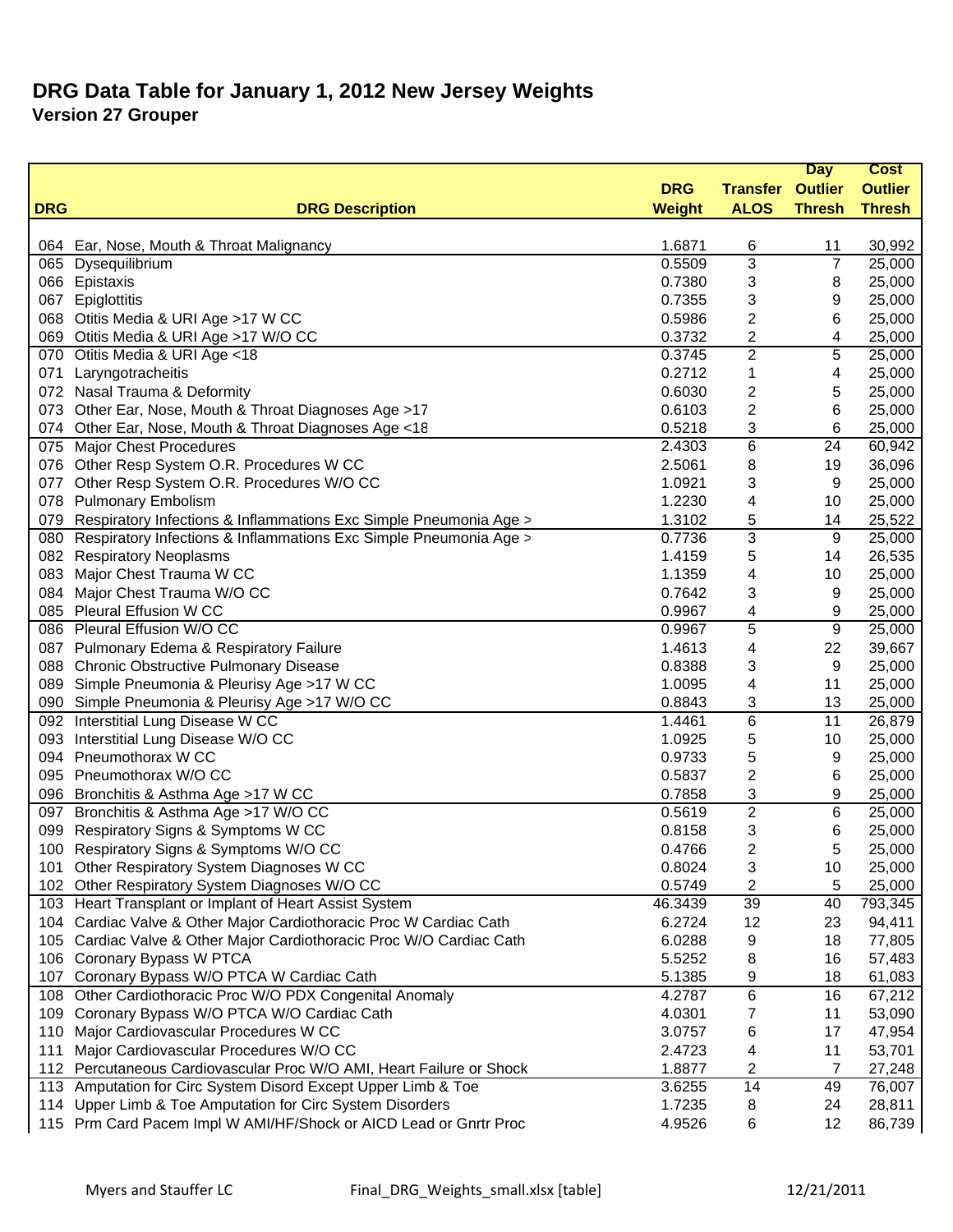|            |                                                                 |               |                         | <b>Day</b>     | <b>Cost</b>    |
|------------|-----------------------------------------------------------------|---------------|-------------------------|----------------|----------------|
|            |                                                                 | <b>DRG</b>    | <b>Transfer Outlier</b> |                | <b>Outlier</b> |
| <b>DRG</b> | <b>DRG Description</b>                                          | <b>Weight</b> | <b>ALOS</b>             | <b>Thresh</b>  | <b>Thresh</b>  |
|            |                                                                 |               |                         |                |                |
|            | 116 Other Permanent Cardiac Pacemaker Implant                   | 2.8109        | 4                       | 10             | 32,600         |
| 117        | Cardiac Pacemaker Revision Except Device Replacement            | 0.8048        | 2                       | 4              | 25,000         |
|            | 118 Cardiac Pacemaker Device Replacement                        | 2.1640        | 3                       | 9              | 39,134         |
|            | 119 Vein Ligation & Stripping                                   | 1.0738        | 4                       | 10             | 25,000         |
| 120        | Other Circulatory System O.R. Procedures                        | 1.5619        | 7                       | 13             | 25,000         |
| 121        | Circulatory Disorders W AMI & Major Comp, Discharged Alive      | 2.1985        | 6                       | 23             | 48,319         |
| 122        | Circulatory Disorders W AMI W/O Major Comp, Discharged Alive    | 1.5142        | 4                       | 10             | 30,901         |
|            | 123 Circulatory Disorders W AMI, Expired                        | 4.1330        | 8                       | 13             | 72,748         |
|            | 124 Circulatory Disord Except AMI, W Card Cath & Complex Diag   | 1.3622        | 3                       | 9              | 25,000         |
|            | 125 Circulatory Disord Except AMI, W Card Cath W/O Complex Diag | 1.2505        | 3                       | 8              | 25,000         |
|            | 126 Acute & Subacute Endocarditis                               | 2.9617        | 11                      | 43             | 69,188         |
| 127        | Heart Failure & Shock                                           | 1.0849        | 4                       | 15             | 25,219         |
| 128        | Deep Vein Thrombophlebitis                                      | 0.8995        | 5                       | 11             | 25,000         |
| 129        | Cardiac Arrest, Unexplained                                     | 1.4810        | 2                       | 8              | 27,476         |
| 130        | Peripheral Vascular Disorders W CC                              | 1.0064        | 4                       | 17             | 25,000         |
| 131        | Peripheral Vascular Disorders W/O CC                            | 0.5976        | 2                       | 6              | 25,000         |
|            | 132 Atherosclerosis W CC                                        | 0.8597        | 3                       | 6              | 25,000         |
|            | 133 Atherosclerosis W/O CC                                      | 0.6034        | $\overline{2}$          | $\overline{5}$ | 25,000         |
| 134        | Hypertension                                                    | 0.7304        | 3                       | $\overline{7}$ | 25,000         |
|            | 135 Cardiac Congenital & Valvular Disorders Age >17 W CC        | 1.3356        | 5                       | 11             | 25,000         |
| 136        | Cardiac Congenital & Valvular Disorders Age >17 W/O CC          | 0.7633        | 3                       | 9              | 25,000         |
| 137        | Cardiac Congenital & Valvular Disorders Age <18                 | 1.2286        | 3                       | 9              | 25,000         |
| 138        | Cardiac Arrhythmia & Conduction Disorders W CC                  | 1.0232        | 3                       | 10             | 25,000         |
| 139        | Cardiac Arrhythmia & Conduction Disorders W/O CC                | 0.6551        | 2                       | 11             | 25,000         |
| 140        | Angina Pectoris                                                 | 0.5759        | 2                       | 6              | 25,000         |
| 141        | Syncope & Collapse W CC                                         | 0.7657        | 3                       | 7              | 25,000         |
|            | 142 Syncope & Collapse W/O CC                                   | 0.7033        | 2                       | 5              | 25,000         |
|            | 143 Chest Pain                                                  | 0.6269        | $\overline{2}$          | $\overline{5}$ | 25,000         |
|            | 144 Other Circulatory System Diagnoses W CC                     | 0.9669        | 3                       | 11             | 25,000         |
|            | 145 Other Circulatory System Diagnoses W/O CC                   | 0.6501        | 2                       | 6              | 25,000         |
|            | 146 Rectal Resection W CC                                       | 3.1565        | 8                       | 13             | 56,078         |
|            | 147 Rectal Resection W/O CC                                     | 2.5960        | 8                       | 17             | 33,814         |
| 148        | Major Small & Large Bowel Procedures W CC                       | 2.7914        | 9                       | 21             | 38,708         |
| 149        | Major Small & Large Bowel Procedures W/O CC                     | 1.6464        | 5                       | 12             | 25,114         |
|            | 150 Peritoneal Adhesiolysis W CC                                | 2.1340        | 7                       | 24             | 39,896         |
| 151        | Peritoneal Adhesiolysis W/O CC                                  | 1.1289        | 3                       | 8              | 25,000         |
| 152        | Minor Small & Large Bowel Procedures W CC                       | 1.8938        | 7                       | 12             | 34,523         |
|            | 153 Minor Small & Large Bowel Procedures W/O CC                 | 1.1481        | 4                       | 9              | 25,000         |
| 154        | Stomach, Esophageal & Duodenal Procedures Age >17 W CC          | 2.8132        | 9                       | 22             | 40,077         |
|            | 155 Stomach, Esophageal & Duodenal Procedures Age >17 W/O CC    | 1.5173        | 4                       | 10             | 25,000         |
| 156        | Stomach, Esophageal & Duodenal Procedures Age <18               | 0.6580        | 3                       | 7              | 25,000         |
| 157        | Anal & Stomal Procedures W CC                                   | 1.1460        | 4                       | 12             | 25,000         |
|            | 158 Anal & Stomal Procedures W/O CC                             | 0.6957        | $\overline{c}$          | 7              | 25,000         |
| 159        | Hernia Procedures Except Inguinal & Femoral Age >17 W CC        | 1.3956        | 4                       | 12             | 25,000         |
| 160        | Hernia Procedures Except Inguinal & Femoral Age >17 W/O CC      | 0.8665        | 2                       | 6              | 25,000         |
| 161        | Inguinal & Femoral Hernia Procedures Age >17 W CC               | 0.8883        | 2                       | 6              | 25,000         |
| 162        | Inguinal & Femoral Hernia Procedures Age >17 W/O CC             | 0.7302        | 2                       | 5              | 25,000         |
| 163        | Hernia Procedures Age <18                                       | 0.5451        | 1                       | $\overline{2}$ | 25,000         |
|            | 164 Appendectomy W Complicated Principal Diag W CC              | 1.4041        | 6                       | 10             | 25,000         |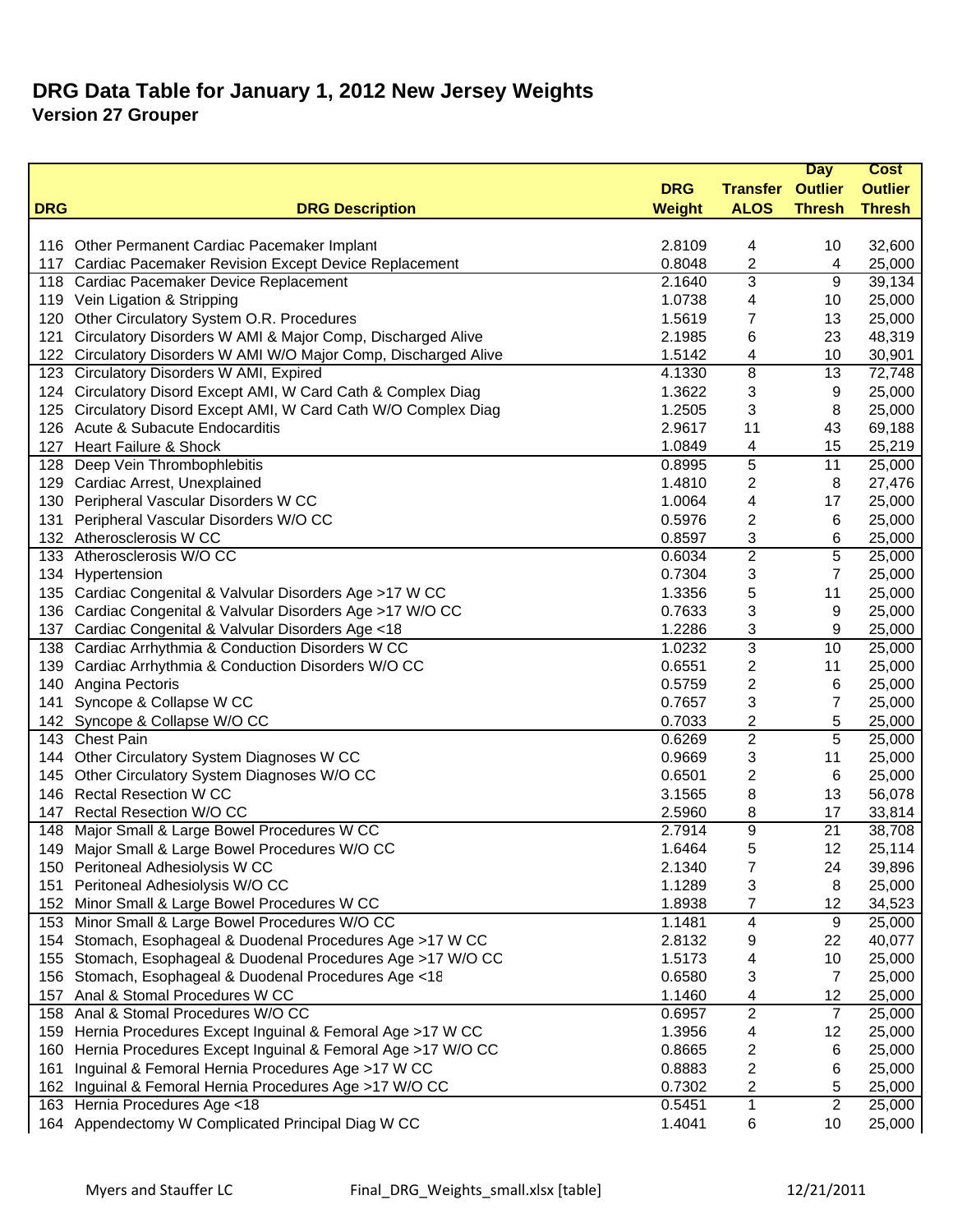|            |                                                                      |               |                         | <b>Day</b>      | <b>Cost</b>    |
|------------|----------------------------------------------------------------------|---------------|-------------------------|-----------------|----------------|
|            |                                                                      | <b>DRG</b>    | <b>Transfer Outlier</b> |                 | <b>Outlier</b> |
| <b>DRG</b> | <b>DRG Description</b>                                               | <b>Weight</b> | <b>ALOS</b>             | <b>Thresh</b>   | <b>Thresh</b>  |
|            |                                                                      |               |                         |                 |                |
| 165        | Appendectomy W Complicated Principal Diag W/O CC                     | 1.0249        | 4                       | 9               | 25,000         |
| 166        | Appendectomy W/O Complicated Principal Diag W CC                     | 0.9555        | 3                       | 10              | 25,000         |
| 167        | Appendectomy W/O Complicated Principal Diag W/O CC                   | 0.6174        | 2                       | 4               | 25,000         |
| 168        | Mouth Procedures W CC                                                | 1.4740        | 4                       | 10              | 27,357         |
| 169        | Mouth Procedures W/O CC                                              | 0.7595        | 3                       | 6               | 25,000         |
| 170        | Other Digestive System O.R. Procedures W CC                          | 2.1119        | 11                      | 21              | 25,000         |
| 171        | Other Digestive System O.R. Procedures W/O CC                        | 1.0604        | 3                       | 8               | 25,000         |
| 172        | Digestive Malignancy W CC                                            | 1.6460        | 6                       | 18              | 34,351         |
| 173        | Digestive Malignancy W/O CC                                          | 1.2217        | 5                       | 10              | 25,000         |
|            | 174 G.I. Hemorrhage W CC                                             | 1.0980        | 4                       | 11              | 25,000         |
|            | 175 G.I. Hemorrhage W/O CC                                           | 0.7341        | 3                       | $\overline{7}$  | 25,000         |
| 176        | <b>Complicated Peptic Ulcer</b>                                      | 1.0917        | 5                       | 10              | 25,000         |
| 177        | Uncomplicated Peptic Ulcer W CC                                      | 0.7743        | 3                       | 6               | 25,000         |
| 178        | Uncomplicated Peptic Ulcer W/O CC                                    | 0.6366        | $\overline{2}$          | 5               | 25,000         |
| 179        | Inflammatory Bowel Disease                                           | 0.8745        | 4                       | 11              | 25,000         |
| 180        | G.I. Obstruction W CC                                                | 0.9085        | 4                       | 10              | 25,000         |
| 181        | G.I. Obstruction W/O CC                                              | 0.8295        | 3                       | 9               | 25,000         |
|            | 182 Esophagitis, Gastroent & Misc Digest Disord Age >17 W CC         | 0.9349        | 4                       | 9               | 25,000         |
|            | 183 Esophagitis, Gastroent & Misc Digest Disord Age >17 W/O CC       | 0.6005        | 3                       | $\overline{7}$  | 25,000         |
| 185        | Dental & Oral Dis Except Extractions & Restorations, Age >17         | 0.5925        | 2                       | 8               | 25,000         |
| 186        | Dental & Oral Dis Except Extractions & Restorations, Age <18         | 0.6807        | 3                       | 9               | 25,000         |
| 187        | <b>Dental Extractions &amp; Restorations</b>                         | 0.7863        | 3                       | 6               | 25,000         |
| 188        | Other Digestive System Diagnoses Age >17 W CC                        | 0.8069        | 3                       | 8               | 25,000         |
| 189        | Other Digestive System Diagnoses Age >17 W/O CC                      | 0.4829        | $\overline{2}$          | 6               | 25,000         |
| 191        | Pancreas, Liver & Shunt Procedures W CC                              | 3.6165        | 7                       | 26              | 65,549         |
|            | 192 Pancreas, Liver & Shunt Procedures W/O CC                        | 1.9773        | 4                       | 11              | 28,141         |
| 193        | Biliary Tract Proc Except Only Cholecyst W or W/O C.D.E. W CC        | 3.9946        | 12                      | 16              | 70,385         |
|            | 194 Biliary Tract Proc Except Only Cholecyst W or W/O C.D.E. W/O CC  | 2.2065        | 6                       | 17              | 29,706         |
| 195        | Cholecystectomy W C.D.E. W CC                                        | 3.3116        | 11                      | 15              | 35,371         |
| 196        | Cholecystectomy W C.D.E. W/O CC                                      | 2.2742        | 7                       | 12              | 41,018         |
| 197        | Cholecystectomy W/O C.D.E. W CC                                      | 1.5520        | 6                       | 9               | 25,000         |
| 198        | Cholecystectomy W/O C.D.E. W/O CC                                    | 1.3738        | 4                       | 11              | 25,000         |
| 199        | Hepatobiliary Diagnostic Procedure for Malignancy                    | 3.2473        | 8                       | 13              | 57,629         |
|            | 200 Hepatobiliary Diagnostic Procedure for Non-Malignancy            | 2.4381        | 6                       | $\overline{11}$ | 43,815         |
|            | 201 Other Hepatobiliary or Pancreas O.R. Procedures                  | 3.4401        | 11                      | 16              | 60,920         |
|            | 202 Cirrhosis & Alcoholic Hepatitis                                  | 0.9753        | 3                       | 18              | 27,253         |
| 203        | Malignancy of Hepatobiliary System or Pancreas                       | 1.4788        | 5                       | 17              | 32,773         |
|            | 204 Disorders of Pancreas Except Malignancy                          | 0.8052        | 3                       | 10              | 25,000         |
| 205        | Disorders of Liver Except Malig, Cirr, Alc Hepa W CC                 | 0.9147        | 3                       | 16              | 25,000         |
| 206        | Disorders of Liver Except Malig, Cirr, Alc Hepa W/O CC               | 0.6297        | 3                       | $\overline{7}$  | 25,000         |
| 207        | Disorders of the Biliary Tract W CC                                  | 1.1052        | 4                       | 11              | 25,196         |
| 208        | Disorders of the Biliary Tract W/O CC                                | 0.7271        | 3                       | 7               | 25,000         |
|            | 209 Maj Joint & Limb Reattach Proc of Low Ext, Exc Hip, Exc for Comp | 2.8182        | 5                       | 9               | 49,970         |
|            | 210 Hip & Femur Procedures Except Major Joint Age >17 W CC           | 2.5402        | 7                       | 26              | 55,647         |
| 211        | Hip & Femur Procedures Except Major Joint Age >17 W/O CC             | 1.6366        | 4                       | 11              | 26,546         |
|            | 212 Hip & Femur Procedures Except Major Joint Age <18                | 2.0182        | 4                       | 10              | 36,645         |
|            | 213 Amputation for Musculoskelet System & Conn Tissue Disorders      | 1.1710        | 4                       | 9               | 25,000         |
|            | 216 Biopsies of Musculoskeletal System & Connective Tissue           | 1.7890        | 8                       | 21              | 33,027         |
| 217        | Wnd Debrid & Skin Grft Exc Opn Wnd, for Ms & Conn Tis Dis, Exc Ha    | 2.4615        | 8                       | 30              | 49,390         |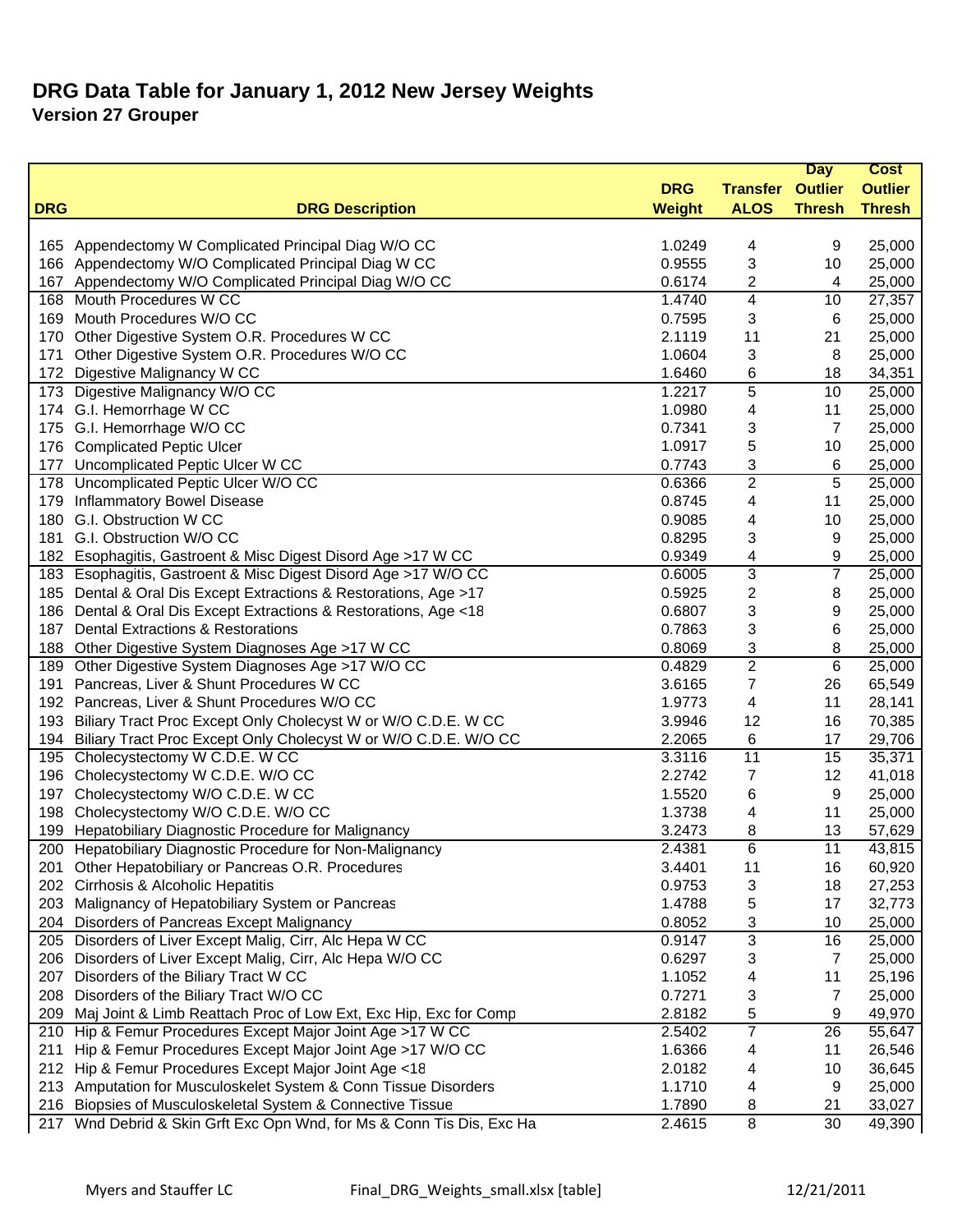|            |                                                                                                                           |                  |                         | <b>Day</b>     | <b>Cost</b>      |
|------------|---------------------------------------------------------------------------------------------------------------------------|------------------|-------------------------|----------------|------------------|
|            |                                                                                                                           | <b>DRG</b>       | <b>Transfer Outlier</b> |                | <b>Outlier</b>   |
| <b>DRG</b> | <b>DRG Description</b>                                                                                                    | <b>Weight</b>    | <b>ALOS</b>             | <b>Thresh</b>  | <b>Thresh</b>    |
|            |                                                                                                                           |                  |                         |                |                  |
|            | 218 Lower Extrem & Humer Proc Exc Hip, Foot, Femur Age > 17 W CC                                                          | 1.7145           | 5                       | 20             | 29,571           |
|            | 219 Lower Extrem & Humer Proc Exc Hip, Foot, Femur Age > 17 W/O CC                                                        | 1.5141           | 4                       | 10             | 25,141           |
|            | 220 Lower Extrem & Humer Proc Exc Hip, Foot, Femur Age <18                                                                | 0.8109           | $\overline{\mathbf{c}}$ | $\sqrt{5}$     | 25,000           |
|            | 221 Knee Procedures W CC                                                                                                  | 2.1629           | 6                       | 12             | 39,116           |
|            | 222 Knee Procedures W/O CC                                                                                                | 1.2713           | 3                       | 12             | 25,000           |
|            | 223 Major Shoulder/Elbow Proc, or Oth Upper Extremity Proc W CC                                                           | 1.3894           | 3                       | 8              | 25,000           |
|            | 224 Shoulder, Elbow or Forearm Proc, Exc Major Joint Proc, W/O CC                                                         | 0.9411           | 2                       | 4              | 25,000           |
|            | 225 Foot Procedures                                                                                                       | 1.2632           | 4                       | 9              | 25,000           |
|            | 226 Soft Tissue Procedures W CC                                                                                           | 1.6606           | 6                       | 16             | 27,240           |
|            | 227 Soft Tissue Procedures W/O CC                                                                                         | 0.9147           | 2                       | 8              | 25,000           |
|            | 228 Major Thumb or Joint Proc, or Oth Hand or Wrist Proc W CC                                                             | 1.2655           | 4                       | 14             | 28,281           |
|            | 229 Hand or Wrist Proc, Except Major Joint Proc, W/O CC                                                                   | 0.5810           | 1                       | $\overline{7}$ | 25,000           |
|            | 230 Local Excision & Removal of Int Fix Devices of Hip & Femur                                                            | 1.3937           | 3                       | 9              | 25,985           |
|            | 232 Arthroscopy                                                                                                           | 1.4111           | 7                       | 12             | 26,283           |
|            | 233 Other Musculoskelet Sys & Conn Tiss O.R. Proc W CC                                                                    | 2.1586           | 6                       | 16             | 34,843           |
|            | 234 Other Musculoskelet Sys & Conn Tiss O.R. Proc W/O CC                                                                  | 1.6182           | 3                       | 11             | 28,682           |
|            | 235 Fractures of Femur                                                                                                    | 0.7712           | 3                       | 7              | 25,000           |
|            | 236 Fractures of Hip & Pelvis                                                                                             | 1.2643           | 5                       | 11             | 25,000           |
| 237        | Sprains, Strains, & Dislocations of Hip, Pelvis & Thigh                                                                   | 0.8392           | 3                       | 9              | 25,000           |
|            | 238 Osteomyelitis                                                                                                         | 1.2619           | $\overline{6}$          | 25             | 33,421           |
|            | 239 Pathological Fractures & Muscskelet & Conn Tiss Malignancy                                                            | 1.3244           | 5                       | 21             | 28,657           |
|            | 240 Connective Tissue Disorders W CC                                                                                      | 1.3297           | 5                       | 14             | 28,836           |
| 241        | Connective Tissue Disorders W/O CC                                                                                        | 0.8479           | 3                       | 10             | 25,000           |
|            | 242 Septic Arthritis                                                                                                      | 1.2076           | 7                       | 12             | 25,000           |
|            | 243 Medical Back Problems                                                                                                 | 0.8781           | $\overline{\mathbf{4}}$ | 10             | 25,000           |
|            | 244 Bone Diseases & Specific Arthropathies W CC                                                                           | 0.8833           | 4                       | 18             | 25,693           |
|            | 245 Bone Diseases & Specific Arthropathies W/O CC                                                                         | 0.6031           | $\overline{c}$          | $\overline{7}$ | 25,000           |
|            | 246 Non-Specific Arthropathies                                                                                            | 0.8141           | 4                       | 10             | 25,000           |
| 247        | Signs & Symptoms of Musculoskeletal System & Conn Tissue                                                                  | 0.5890           | 2                       | 15             | 25,000           |
|            | 248 Tendonitis, Myositis & Bursitis                                                                                       | 0.7076           | 4                       | 8              | 25,000           |
| 249        | Malfunction, Reaction or Comp of Orthopedic Device or Procedure                                                           | 1.1142           | 5                       | 11             | 25,000           |
|            | 250 Fx, Sprn, Strn & Disl of Forearm, Hand, Foot Age >17 W CC                                                             | 0.9965           | 4                       | 10             | 25,000           |
|            | 251 Fx, Sprn, Strn & Disl of Forearm, Hand, Foot Age >17 W/O CC                                                           | 0.3610           | 2                       | 4              | 25,000           |
|            | 252 Fx, Sprn, Strn & Disl of Forearm, Hand, Foot Age <18                                                                  | 0.5925           | 2                       | 8              | 25,000           |
|            | 253 Fx, Sprn, Strn & Disl of Uparm, Lowleg Ex Foot Age >17 W CC                                                           | 0.7605           | 3                       | 17             | 25,000           |
|            | 254 Fx, Sprn, Strn & Disl of Uparm, Lowleg Ex Foot Age >17 W/O CC                                                         | 0.4547           | 2                       | 5              | 25,000           |
|            | 255 Fx, Sprn, Strn & Disl of Uparm, Lowleg Ex Foot Age <18                                                                | 0.5969           | 2                       | 8              | 25,000           |
| 256        | Other Musculoskeletal System & Connective Tissue Diagnoses                                                                | 0.4956           | 2                       | 6              | 25,000           |
| 257        | Total Mastectomy for Malignancy W CC                                                                                      | 1.1564           | 2                       | 7              | 25,000           |
|            | 258 Total Mastectomy for Malignancy W/O CC                                                                                | 0.9448           | $\overline{c}$          | 4              | 25,000           |
| 259        | Subtotal Mastectomy for Malignancy W CC                                                                                   | 1.3248           | 3                       | 12             | 25,000           |
| 260        | Subtotal Mastectomy for Malignancy W/O CC                                                                                 | 0.8097           | 2                       | 5              | 25,000           |
| 261        | Breast Proc for Non-Malignancy Except Biopsy & Local Excision                                                             | 1.0136           | 2                       | 6              | 25,000           |
| 262        | Breast Biopsy & Local Excision for Non-Malignancy                                                                         | 0.9351           | 3                       | 9              | 25,000           |
|            | 263 Skin Graft &/or Debrid for Skn Ulcer, Cellulitis W CC                                                                 | 1.9232           | $\overline{\mathbf{8}}$ | 34             | 35,719           |
|            | 264 Skin Graft &/or Debrid for Skn Ulcer, Cellulitis W/O CC<br>Skin Graft &/or Debrid Exc for Skin Ulcer, Cellulitis W CC | 1.1067           | 5                       | 12             | 25,000<br>44,906 |
| 265<br>266 | Skin Graft &/or Debrid Exc for Skin Ulcer, Cellulitis W/O CC                                                              | 2.5021<br>1.6000 | 7                       | 12             |                  |
| 267        | Perianal & Pilonidal Procedures                                                                                           | 0.7435           | 3                       | 9              | 29,506           |
|            |                                                                                                                           |                  | 2                       | 8              | 25,000           |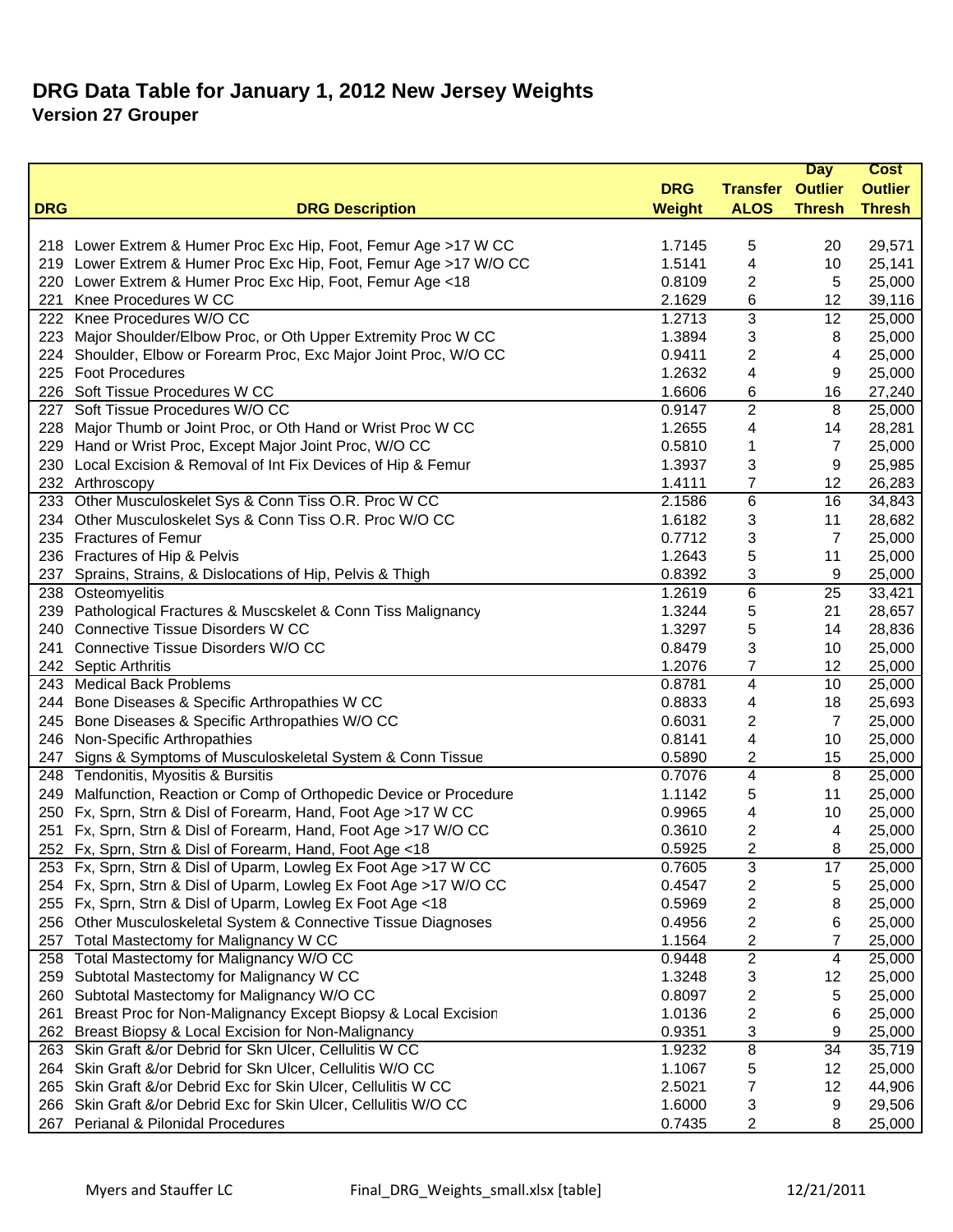|            |                                                                    |               |                 | <b>Day</b>     | <b>Cost</b>    |
|------------|--------------------------------------------------------------------|---------------|-----------------|----------------|----------------|
|            |                                                                    | <b>DRG</b>    | <b>Transfer</b> | <b>Outlier</b> | <b>Outlier</b> |
| <b>DRG</b> | <b>DRG Description</b>                                             | <b>Weight</b> | <b>ALOS</b>     | <b>Thresh</b>  | <b>Thresh</b>  |
|            |                                                                    |               |                 |                |                |
| 268        | Skin, Subcutaneous Tissue & Breast Plastic Procedures              | 1.1168        | 2               | 8              | 25,000         |
| 269        | Other Skin, Subcut Tiss & Breast Proc W CC                         | 1.4747        | 5               | 15             | 34,276         |
| 270        | Other Skin, Subcut Tiss & Breast Proc W/O CC                       | 0.8187        | 3               | $\overline{7}$ | 25,000         |
| 271        | <b>Skin Ulcers</b>                                                 | 1.0179        | 5               | 12             | 25,000         |
| 272        | Major Skin Disorders W CC                                          | 0.9360        | 3               | 8              | 25,000         |
| 273        | Major Skin Disorders W/O CC                                        | 0.9360        | 4               | $\overline{8}$ | 25,000         |
|            | 274 Malignant Breast Disorders W CC                                | 1.1358        | 4               | 11             | 25,000         |
| 275        | Malignant Breast Disorders W/O CC                                  | 1.1171        | 4               | 10             | 25,000         |
| 276        | Non-Malignant Breast Disorders                                     | 0.5680        | 2               | 6              | 25,000         |
| 277        | Cellulitis Age >17 W CC                                            | 0.9149        | 4               | 14             | 25,000         |
| 278        | Cellulitis Age >17 W/O CC                                          | 0.6589        | 3               | $\overline{7}$ | 25,000         |
| 279        | Cellulitis Age <18                                                 | 0.4925        | 3               | 6              | 25,000         |
|            | 280 Trauma to the Skin, Subcut Tiss & Breast Age >17 W CC          | 0.6454        | 2               | 8              | 25,000         |
|            | 281 Trauma to the Skin, Subcut Tiss & Breast Age >17 W/O CC        | 0.4250        | 1               | 5              | 25,000         |
|            | 282 Trauma to the Skin, Subcut Tiss & Breast Age <18               | 0.4024        | 2               | 4              | 25,000         |
| 283        | Minor Skin Disorders W CC                                          | 0.6638        | 3               | 8              | 25,000         |
| 284        | Minor Skin Disorders W/O CC                                        | 0.4504        | 2               | 5              | 25,000         |
|            | 285 Amputat of Low Limb for Endocrine, Nutrit, & Metabol Disorders | 2.8045        | 11              | 48             | 57,188         |
|            | 286 Adrenal & Pituitary Procedures                                 | 2.4328        | 4               | 15             | 42,298         |
| 287        | Skin Graft & Wound Debrid for Endoc, Nutrit & Metab Disorders      | 1.8111        | 9               | 26             | 35,507         |
|            | 288 Gastric Procedures for Obesity                                 | 1.5019        | $\overline{c}$  | 5              | 25,000         |
| 289        | <b>Parathyroid Procedures</b>                                      | 1.0819        | 1               | $\overline{7}$ | 25,000         |
| 290        | <b>Thyroid Procedures</b>                                          | 0.9978        | 1               | $\overline{2}$ | 25,000         |
| 291        | <b>Thyroglossal Procedures</b>                                     | 0.7472        | 1               | $\overline{7}$ | 25,000         |
|            | 292 Other Endocrine, Nutrit & Metab O.R. Proc W CC                 | 3.2968        | 10              | 15             | 58,472         |
| 293        | Other Endocrine, Nutrit & Metab O.R. Proc W/O CC                   | 1.6566        | 5               | 10             | 30,473         |
| 294        | Diabetes Age > 35                                                  | 0.8675        | 3               | 14             | 25,000         |
| 295        | Diabetes Age <36                                                   | 0.6952        | 3               | 9              | 25,000         |
|            | 296 Nutritional & Misc Metabolic Disorders Age >17 W CC            | 0.7825        | 3               | 10             | 25,000         |
| 297        | Nutritional & Misc Metabolic Disorders Age >17 W/O CC              | 0.6762        | 3               | 8              | 25,000         |
|            | 298 Nutritional & Misc Metabolic Disorders Age <18                 | 0.4092        | $\overline{c}$  | $\overline{7}$ | 25,000         |
| 299        | Inborn Errors of Metabolism                                        | 0.6592        | 3               | 9              | 25,000         |
| 300        | <b>Endocrine Disorders W CC</b>                                    | 0.8505        | 3               | 11             | 25,000         |
| 301        | Endocrine Disorders W/O CC                                         | 0.5558        | 2               | 6              | 25,000         |
|            | 302 Kidney Transplant                                              | 3.8709        | 6               | 12             | 48,536         |
|            | 303 Kidney And Ureter Procedures for Neoplasm                      | 1.6086        | 3               | 8              | 25,000         |
| 304        | Kidney And Ureter Procedures for Non-Neoplasm W CC                 | 2.0277        | 6               | 18             | 36,055         |
| 305        | Kidney And Ureter Procedures for Non-Neoplasm W/O CC               | 1.2591        | 3               | 8              | 25,000         |
|            | 306 Prostatectomy W CC                                             | 2.2014        | 8               | 13             | 39,774         |
| 307        | Prostatectomy W/O CC                                               | 1.0450        |                 | 9              | 25,000         |
|            | 308 Minor Bladder Procedures W CC                                  |               | 3<br>5          |                |                |
|            | 309 Minor Bladder Procedures W/O CC                                | 2.0996        |                 | 11             | 38,035         |
|            | 310 Transurethral Procedures W CC                                  | 1.2525        | 2               | 8              | 25,000         |
|            |                                                                    | 1.6320        | 4               | 12             | 33,431         |
|            | 311 Transurethral Procedures W/O CC                                | 0.8301        | 3               | 4              | 25,000         |
|            | 312 Urethral Procedures Age > 17 W CC                              | 1.4624        | 5               | 11             | 27,157         |
|            | 313 Urethral Procedures Age >17 W/O CC                             | 0.9681        | 2               | 8              | 25,000         |
|            | 314 Urethral Procedures Age <18                                    | 0.7592        | 2               | 8              | 25,000         |
|            | 315 Other Kidney & URInary Tract Procedures                        | 2.2855        | 7               | 24             | 39,466         |
|            | 316 Renal Failure                                                  | 1.0843        | 4               | 17             | 25,000         |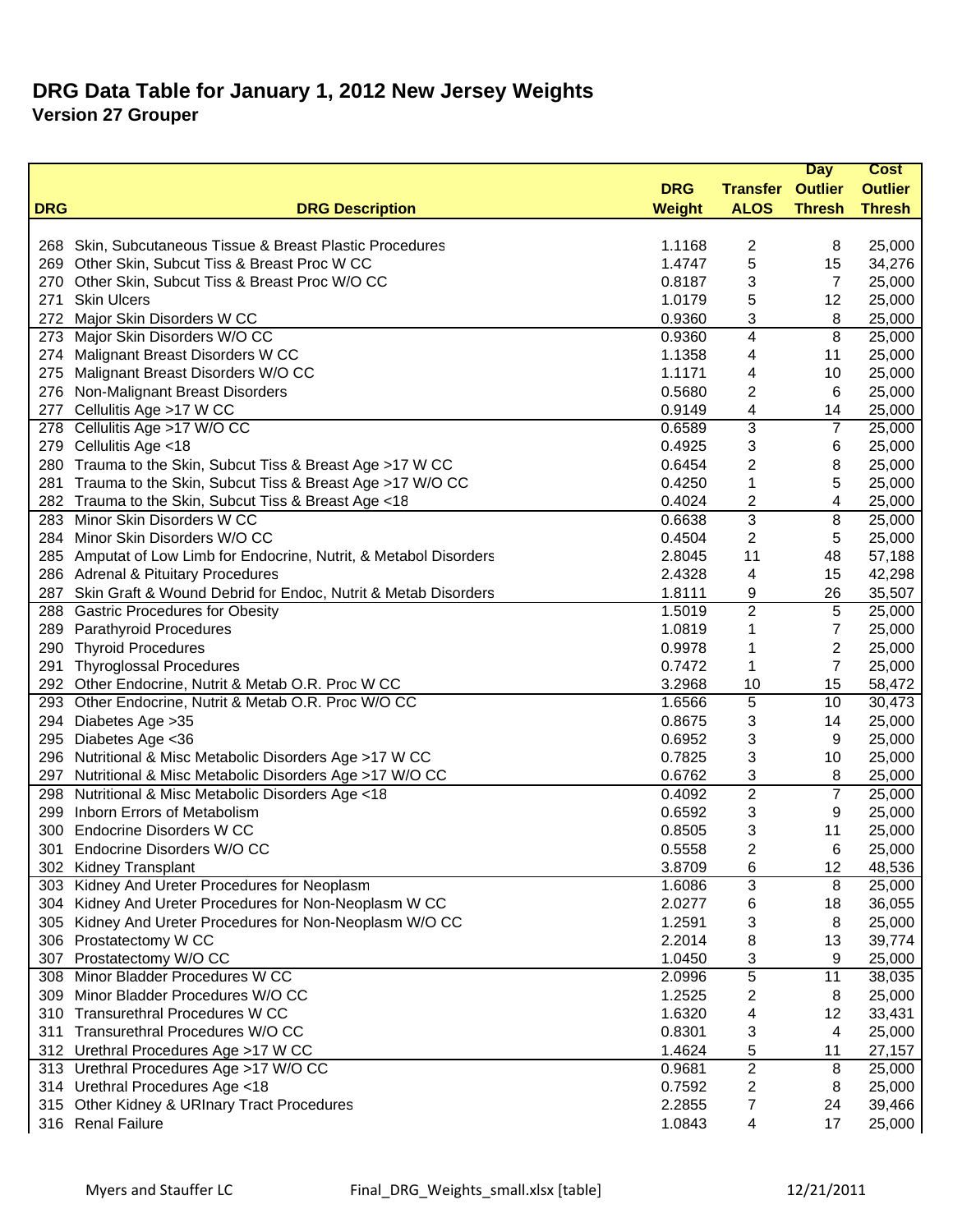|            |                                                                    |               |                         | <b>Day</b>     | <b>Cost</b>    |
|------------|--------------------------------------------------------------------|---------------|-------------------------|----------------|----------------|
|            |                                                                    | <b>DRG</b>    | <b>Transfer Outlier</b> |                | <b>Outlier</b> |
| <b>DRG</b> | <b>DRG Description</b>                                             | <b>Weight</b> | <b>ALOS</b>             | <b>Thresh</b>  | <b>Thresh</b>  |
|            |                                                                    |               |                         |                |                |
| 317        | <b>Admit for Renal Dialysis</b>                                    | 0.6475        | 2                       | 8              | 25,000         |
|            | 318 Kidney & URInary Tract Neoplasms W CC                          | 1.5959        | 6                       | 12             | 29,437         |
| 319        | Kidney & URInary Tract Neoplasms W/O CC                            | 0.6047        | 2                       | 6              | 25,000         |
| 320        | Kidney & URInary Tract Infections Age >17 W CC                     | 0.9218        | 4                       | 12             | 25,000         |
| 321        | Kidney & URInary Tract Infections Age >17 W/O CC                   | 0.6038        | 3                       | 9              | 25,000         |
| 322        | Kidney & URInary Tract Infections Age <18                          | 0.4959        | 3                       | 8              | 25,000         |
| 323        | <b>URInary Stones W CC, &amp;/or ESW Lithotripsy</b>               | 0.7273        | $\overline{c}$          | 8              | 25,000         |
|            | 324 URInary Stones W/O CC                                          | 0.4817        | 2                       | 4              | 25,000         |
| 325        | Kidney & URInary Tract Signs & Symptoms Age >17 W CC               | 0.9041        | 4                       | 10             | 25,000         |
|            | 326 Kidney & URInary Tract Signs & Symptoms Age >17 W/O CC         | 0.5692        | 2                       | 8              | 25,000         |
| 327        | Kidney & URInary Tract Signs & Symptoms Age <18                    | 0.5724        | 2                       | 8              | 25,000         |
|            | 328 Urethral Stricture Age >17 W CC                                | 0.9359        | 5                       | 10             | 25,000         |
|            | 329 Urethral Stricture Age >17 W/O CC                              | 0.6505        | 2                       | 8              | 25,000         |
|            | 330 Urethral Stricture Age <18                                     | 0.7739        | 3                       | 9              | 25,000         |
| 331        | Other Kidney & URInary Tract Diagnoses Age >17 W CC                | 1.2568        | 5                       | 19             | 26,602         |
|            | 332 Other Kidney & URInary Tract Diagnoses Age >17 W/O CC          | 0.4998        | 2                       | 5              | 25,000         |
|            | 333 Other Kidney & URInary Tract Diagnoses Age <18                 | 0.9233        | 3                       | 9              | 25,000         |
| 334        | Major Male Pelvic Procedures W CC                                  | 2.3880        | 4                       | 10             | 42,958         |
| 335        | Major Male Pelvic Procedures W/O CC                                | 1.6820        | 2                       | 5              | 25,000         |
|            | 336 Transurethral Prostatectomy W CC                               | 1.1686        | 3                       | 9              | 25,000         |
|            | 337 Transurethral Prostatectomy W/O CC                             | 0.6213        | 1                       | 2              | 25,000         |
|            | 338 Testes Procedures, for Malignancy                              | 2.8700        | $\overline{7}$          | 12             | 51,187         |
|            | 339 Testes Procedures, Non-Malignancy Age >17                      | 0.7794        | 2                       | 7              | 25,000         |
|            | 340 Testes Procedures, Non-Malignancy Age <18                      | 0.8588        | 1                       | $\overline{7}$ | 25,000         |
| 341        | Penis Procedures                                                   | 1.6021        | 2                       | 8              | 29,542         |
|            | 344 Other Male Reproductive Syst O.R. Proc for Malignancy          | 2.0098        | 2                       | 8              | 36,503         |
|            | 345 Other Male Reproductive Syst O.R. Proc Except for Malignancy   | 1.6014        | 7                       | 12             | 29,530         |
| 346        | Malignancy, Male Reproductive System, W CC                         | 1.6057        | 7                       | 12             | 29,603         |
| 347        | Malignancy, Male Reproductive System, W/O CC                       | 0.9184        | 5                       | 11             | 25,000         |
| 348        | Benign Prostatic Hypertrophy W CC                                  | 0.9249        | 4                       | 10             | 25,000         |
| 349        | Benign Prostatic Hypertrophy W/O CC                                | 0.6400        | 3                       | 9              | 25,000         |
| 350        | Inflammation of the Male Reproductive System                       | 0.8347        | 4                       | 9              | 25,000         |
| 351        | Sterilization, Male                                                | 0.3129        | 2                       | 8              | 25,000         |
|            | 352 Other Male Reproductive System Diagnoses                       | 0.5456        | 2                       | 8              | 25,000         |
|            | 353 Pelvic Evisceration, Radical Hysterect & Radical Vulvectomy    | 1.4855        | 3                       | 7              | 25,000         |
| 354        | Uterine, Adnexa Proc for Non-Ovarian/Adnexal Malignancy W CC       | 2.0284        | 5                       | 10             | 36,818         |
|            | 355 Uterine, Adnexa Proc for Non-Ovarian/Adnexal Malignancy W/O CC | 1.0741        | $\overline{c}$          | 4              | 25,000         |
|            | 356 Female Reproductive System Reconstructive Procedures           | 0.6869        | 1                       | 2              | 25,000         |
| 357        | Uterine & Adnexa Proc for Ovarian or Adnexal Malignancy            | 1.7623        | 5                       | 14             | 30,117         |
|            | 358 Uterine & Adnexa Proc for Ca In Situ & Non-Malignancy W CC     | 1.1528        | 3                       | 8              | 25,000         |
| 359        | Uterine & Adnexa Proc for Ca In Situ & Non-Malignancy W/O CC       | 0.9987        | 2                       | 4              | 25,000         |
| 360        | Vagina, Cervix & Vulva Procedures                                  | 0.7620        | $\overline{c}$          | 7              | 25,000         |
| 361        | Laparoscopy or Incisional Tubal Interruption                       | 0.9657        | 2                       | 5              | 25,000         |
| 362        | <b>Endoscopic Tubal Interruption</b>                               | 0.6395        | 1                       | 7              | 25,000         |
| 363        | D&C, Conization & Radio-Implant, for Malignancy                    | 0.9000        | 3                       | 7              | 25,000         |
|            | 364 D&C, Conization Except for Malignancy                          | 0.6988        | 2                       | 8              | 25,000         |
|            | 365 Other Female Reproductive System O.R. Procedures               | 1.6053        | 5                       | 10             | 29,597         |
| 366        | Malignancy, Female Reproductive System, W CC                       | 1.5891        | 7                       | 12             | 29,321         |
| 367        | Malignancy, Female Reproductive System, W/O CC                     | 1.0283        | 5                       | 11             | 25,000         |
|            |                                                                    |               |                         |                |                |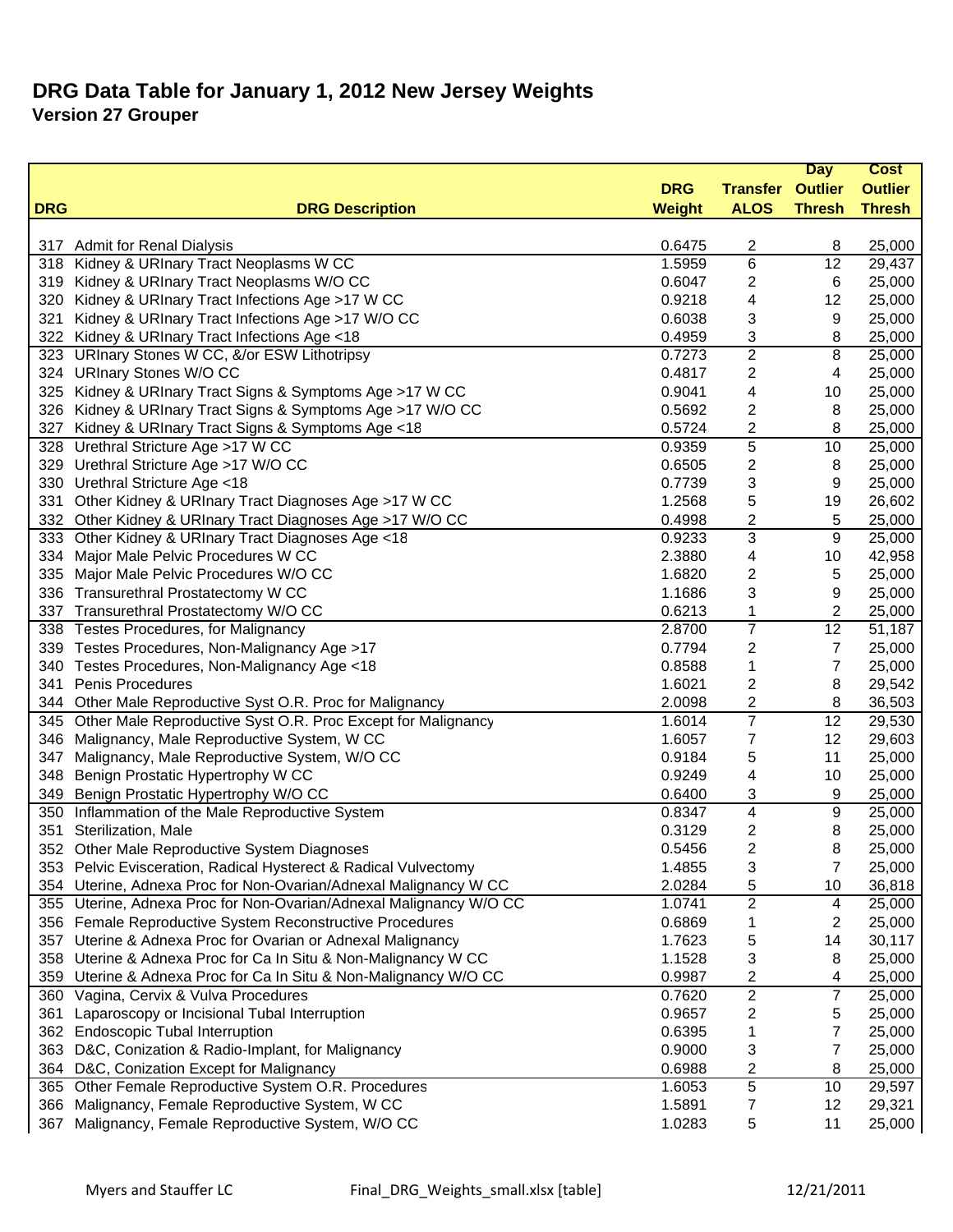|            |                                                                  |               |                 | <b>Day</b>              | <b>Cost</b>    |
|------------|------------------------------------------------------------------|---------------|-----------------|-------------------------|----------------|
|            |                                                                  | <b>DRG</b>    | <b>Transfer</b> | <b>Outlier</b>          | <b>Outlier</b> |
| <b>DRG</b> | <b>DRG Description</b>                                           | <b>Weight</b> | <b>ALOS</b>     | <b>Thresh</b>           | <b>Thresh</b>  |
|            |                                                                  |               |                 |                         |                |
| 368        | Infections, Female Reproductive System                           | 0.5413        | 3               | 6                       | 25,000         |
| 369        | Menstrual & Other Female Reproductive System Disorders           | 0.5288        | 2               | 4                       | 25,000         |
|            | 370 Cesarean Section W CC                                        | 0.9080        | 4               | 8                       | 25,000         |
| 371        | Cesarean Section W/O CC                                          | 0.8217        | 3               | 6                       | 25,000         |
|            | 372 Vaginal Delivery W Complicating Diagnoses                    | 0.6554        | 3               | 9                       | 25,000         |
|            | 373 Vaginal Delivery W/O Complicating Diagnoses                  | 0.5565        | 2               | 3                       | 25,000         |
|            | 374 Vaginal Delivery W Sterilization &/or D&C                    | 0.7675        | 2               | 4                       | 25,000         |
|            | 375 Vaginal Delivery W O.R. Proc Except Steril &/or D&C          | 0.6999        | $\overline{c}$  | $\overline{\mathbf{4}}$ | 25,000         |
|            | 376 Postpartum & Post Abortion Diagnoses W/O O.R. Procedure      | 0.6840        | 3               | 8                       | 28,981         |
|            | 377 Postpartum & Post Abortion Diagnoses W O.R. Procedure        | 1.1532        | 3               | 12                      | 25,923         |
| 378        | <b>Ectopic Pregnancy</b>                                         | 0.7044        | 2               | 4                       | 25,000         |
| 379        | <b>Threatened Abortion</b>                                       | 0.4790        | 2               | 8                       | 25,000         |
| 380        | Abortion W/O D&C                                                 | 0.4173        | 1               | 3                       | 25,000         |
| 381        | Abortion W D&C, Aspiration Curettage or Hysterotomy              | 0.5876        | 1               | 7                       | 25,000         |
|            | 382 False Labor                                                  | 0.2819        | 2               | 8                       | 25,000         |
|            | 392 Splenectomy Age >17                                          | 2.6159        | 6               | 12                      | 46,849         |
|            | 393 Splenectomy Age <18                                          | 1.8072        | 4               | 10                      | 33,044         |
|            | 394 Other O.R. Procedures of Blood And Blood Forming Organs      | 1.5300        | 4               | 14                      | 29,273         |
|            | 395 Red Blood Cell Disorders Age >17                             | 0.8921        | 4               | 12                      | 25,000         |
| 397        | <b>Coagulation Disorders</b>                                     | 1.1899        | 4               | 13                      | 28,479         |
|            | 398 Reticuloendothelial & Immunity Disorders W CC                | 1.0425        | 4               | 9                       | 25,000         |
|            | 399 Reticuloendothelial & Immunity Disorders W/O CC              | 0.6992        | 3               | $\overline{7}$          | 25,000         |
| 401        | Lymphoma & Non-Acute Leukemia W Other O.R. Proc W CC             | 1.8993        | 5               | 11                      | 34,134         |
| 402        | Lymphoma & Non-Acute Leukemia W Other O.R. Proc W/O CC           | 1.7370        | 5               | 14                      | 30,875         |
| 403        | Lymphoma & Non-Acute Leukemia W CC                               | 1.5141        | 5               | 15                      | 31,557         |
|            | 404 Lymphoma & Non-Acute Leukemia W/O CC                         | 1.1520        | 4               | 12                      | 25,000         |
|            | 406 Myeloprolif Disord or Poor Diff Neopl W Maj O.R. Proc W CC   | 3.8385        | 9               | 14                      | 67,720         |
| 407        | Myeloprolif Disord or Poor Diff Neopl W Maj O.R. Proc W/O CC     | 1.1813        | 3               | $\overline{8}$          | 25,000         |
| 408        | Myeloprolif Disorders or Poorly Diff Neoplasms W Other Procedure | 1.2242        | 4               | 11                      | 25,000         |
| 409        | Radiotherapy                                                     | 0.8976        | 3               | 6                       | 25,000         |
| 410        | Chemotherapy                                                     | 0.9985        | 3               | 8                       | 25,000         |
|            | 413 Other Myeloprolif Dis or Poor Diff Neopl Diag W CC           | 1.4214        | 5               | 12                      | 25,000         |
|            | 414 Other Myeloprolif Dis or Poor Diff Neopl Diag W/O CC         | 1.4214        | 5               | 11                      | 25,000         |
|            | 417 Septicemia Age <18                                           | 1.1863        | 5               | 10                      | 25,000         |
|            | 418 Postoperative & Post-Traumatic Infections                    | 1.0789        | 4               | 13                      | 26,707         |
|            | 419 Fever of Unknown Origin Age >17 W CC                         | 1.1228        | 5               | 14                      | 25,000         |
| 420        | Fever of Unknown Origin Age >17 W/O CC                           | 0.4643        | 2               | 5                       | 25,000         |
|            | 421 Viral Illness Age >17                                        | 0.6156        | 2               | $\overline{7}$          | 25,000         |
|            | 422 Viral Illness & Fever of Unknown Origin Age <18              | 0.3890        | 2               | 5                       | 25,000         |
|            | 423 Other Infectious & Parasitic Diseases Diagnoses              | 0.8441        | 4               | 12                      | 25,000         |
|            | 424 O.R. Procedure W Principal Diagnoses of Mental Illness       | 2.5380        | 11              | 39                      | 53,534         |
|            | 425 Acute Adjustment Reaction & Psychosocial Dysfunction         | 0.6216        | 4               | 10                      | 25,000         |
|            | 426 Depressive Neuroses                                          | 0.6685        | 5               | 14                      | 25,000         |
|            | 427 Neuroses Except Depressive                                   | 0.6888        | 5               | 18                      | 25,000         |
| 428        | Disorders of Personality & Impulse Control                       | 0.8579        | 6               | 17                      | 25,000         |
| 429        | Organic Disturbances & Mental Retardation                        | 1.4658        | 6               | 11                      | 27,214         |
|            | 430 Psychoses                                                    | 1.0612        | 7               | 25                      | 25,000         |
| 431        | <b>Childhood Mental Disorders</b>                                | 0.9110        | $\overline{7}$  | 23                      | 25,000         |
|            | 432 Other Mental Disorder Diagnoses                              | 0.6143        | 3               | 9                       | 25,000         |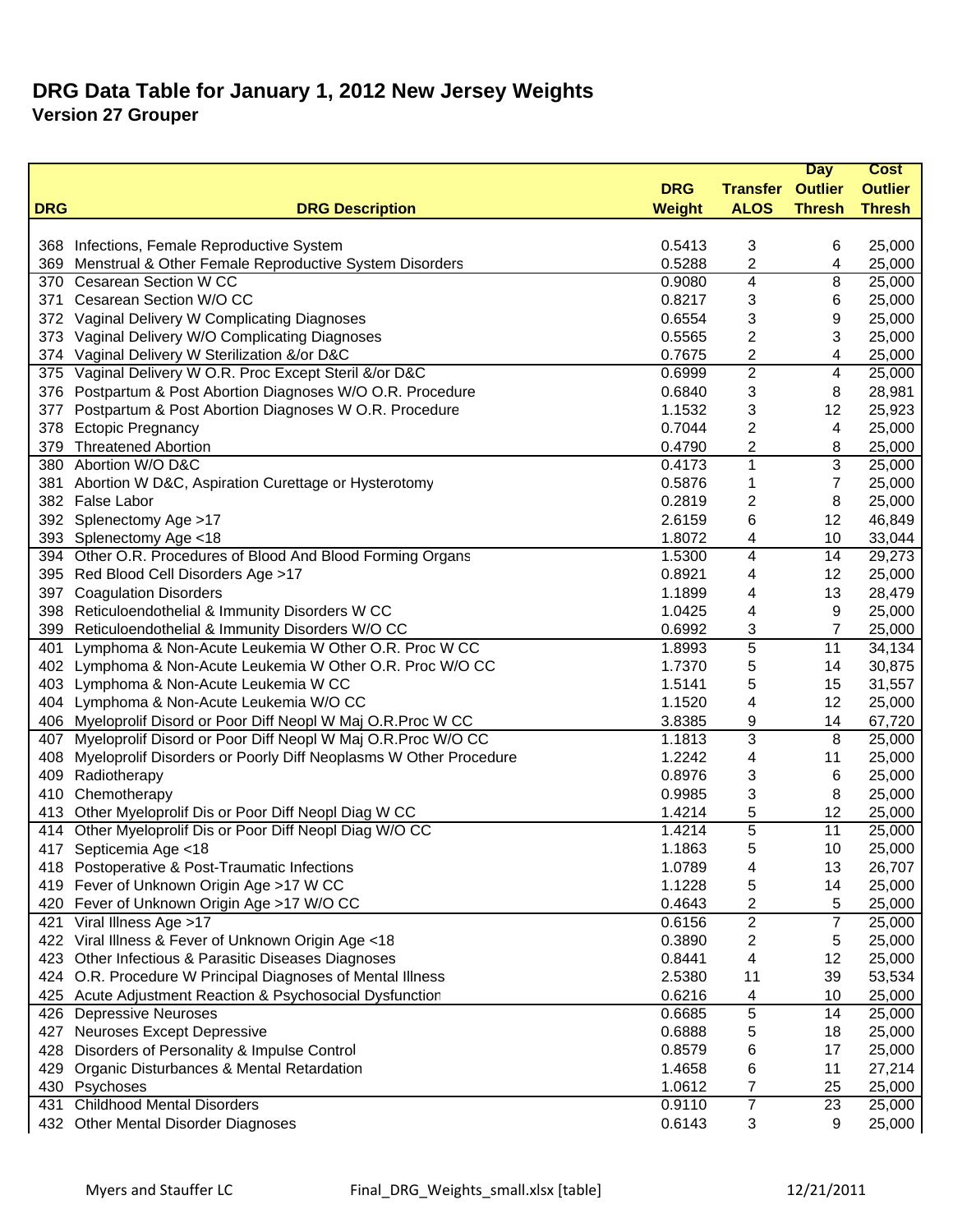|            |                                                                                                                                       |                  |                         | <b>Day</b>     | <b>Cost</b>    |
|------------|---------------------------------------------------------------------------------------------------------------------------------------|------------------|-------------------------|----------------|----------------|
|            |                                                                                                                                       | <b>DRG</b>       | <b>Transfer Outlier</b> |                | <b>Outlier</b> |
| <b>DRG</b> | <b>DRG Description</b>                                                                                                                | <b>Weight</b>    | <b>ALOS</b>             | <b>Thresh</b>  | <b>Thresh</b>  |
|            |                                                                                                                                       |                  |                         |                |                |
| 439        | Skin Grafts for Injuries                                                                                                              | 2.3130           | 8                       | 13             | 41,678         |
| 440        | Wound Debridements for Injuries Except Open Wounds                                                                                    | 2.1384           | 8                       | 13             | 38,699         |
| 441        | Hand Procedures for Injuries                                                                                                          | 0.8521           | $\overline{c}$          | 9              | 25,000         |
|            | 442 Other O.R. Procedures for Injuries W CC                                                                                           | 1.5123           | 3                       | 9              | 25,000         |
| 443        | Other O.R. Procedures for Injuries W/O CC                                                                                             | 0.7912           | 2                       | $\overline{7}$ | 25,000         |
| 444        | Injuries to Unspecified or Multiple Sites Age >17 W CC                                                                                | 0.9462           | 4                       | 10             | 25,000         |
| 445        | Injuries to Unspecified or Multiple Sites Age >17 W/O CC                                                                              | 0.5103           | 2                       | 5              | 25,000         |
|            | 446 Injuries to Unspecified or Multiple Sites Age <18                                                                                 | 0.5658           | 2                       | 8              | 25,000         |
| 447        | Allergic Reactions Age >17                                                                                                            | 0.4174           | 1                       | 3              | 25,000         |
| 448        | Allergic Reactions Age <18                                                                                                            | 0.5307           | 2                       | 8              | 25,000         |
| 449        | Poisoning & Toxic Effects of Drugs Age >17 W CC                                                                                       | 0.9272           | 3                       | 17             | 25,000         |
| 450        | Poisoning & Toxic Effects of Drugs Age >17 W/O CC                                                                                     | 0.5957           | 2                       | 16             | 25,000         |
| 451        | Poisoning & Toxic Effects of Drugs Age <18                                                                                            | 0.3841           | 2                       | 5              | 25,000         |
|            | 452 Complications of Treatment W CC                                                                                                   | 0.8141           | 3                       | 11             | 25,000         |
| 453        | Complications of Treatment W/O CC                                                                                                     | 0.6018           | 2                       | 11             | 25,000         |
| 454        | Other Injury, Poisoning & Toxic Effect Diagnosis W CC                                                                                 | 0.9711           | 5                       | 11             | 25,000         |
| 455        | Other Injury, Poisoning & Toxic Effect Diagnosis W/O CC                                                                               | 0.5184           | 3                       | 9              | 25,000         |
| 461        | O.R. Proc W Diagnoses of Other Contact W Health Services                                                                              | 1.9993           | 6                       | 11             | 36,323         |
|            | 462 Rehabilitation                                                                                                                    | 1.4249           | $\overline{17}$         | 21             | 26,517         |
| 463        | Signs & Symptoms W CC                                                                                                                 | 0.9297           | 3                       | 10             | 55,738         |
| 464        | Signs & Symptoms W/O CC                                                                                                               | 0.6399           | 3                       | 7              | 25,000         |
|            | 465 Aftercare W History of Malignancy as Secondary Diagnosis                                                                          | 0.8893           | 3                       | 9              | 25,000         |
|            | 466 Aftercare W/O History of Malignancy as Secondary Diagnosis                                                                        | 0.5336           | 2                       | 8              | 25,000         |
|            | 467 Other Factors Influencing Health Status                                                                                           | 0.5599           | 3                       | 11             | 25,000         |
|            | 468 Extensive O.R. Procedure Unrelated to Principal Diagnosis                                                                         | 4.6350           | 12                      | 51             | 150,167        |
| 469        | Principal Diagnosis Invalid as Discharge Diagnosis                                                                                    | -                | 0                       |                | 25,000         |
| 470        | Ungroupable                                                                                                                           |                  | 0                       |                | 25,000         |
| 471        | Bilateral or Multiple Major Joint Procs of Lower Extremity                                                                            | 2.9421           | 5                       | 8              | 36,707         |
|            | 476 Prostatic O.R. Procedure Unrelated to Principal Diagnosis                                                                         | 3.5167           | 11                      | 15             | 62,227         |
| 477        | Non-Extensive O.R. Procedure Unrelated to Principal Diagnosis                                                                         | 3.1391           | 9                       | 41             | 83,623         |
| 478        | Other Vascular Procedures W CC                                                                                                        | 2.8503           | 5                       | 17             | 46,194         |
| 479        | Other Vascular Procedures W/O CC                                                                                                      | 1.2880           | 2                       | $\overline{7}$ | 25,000         |
| 480        | Liver Transplant And/Or Intestinal Transplant                                                                                         | 8.9960           | 11                      | 24             | 125,412        |
|            | 482 Tracheostomy for Face, Mouth & Neck Diagnoses                                                                                     | 4.4532           | 12                      | 39             | 97,720         |
| 491        | Major Joint & Limb Reattachment Procedures of Upper Extremity                                                                         | 1.9009           | 3                       | 6              | 30,609         |
| 493.       | Laparoscopic Cholecystectomy W/O C.D.E. W CC                                                                                          | 1.4742           | 4                       | 11             | 25,000         |
| 494        | Laparoscopic Cholecystectomy W/O C.D.E. W/O CC                                                                                        | 1.0265           | 3                       | 7              | 25,000         |
|            | 530 Craniotomy W Major CC                                                                                                             | 8.2592           | 19                      | 53             | 132,453        |
| 531        | Nervous System Procedures Except Craniotomy W Major CC                                                                                | 4.6686           | 10                      | 48             | 115,953        |
|            | 532 Tia, Precerebral Occlusions, Seizure & Headache W Major CC                                                                        | 1.4212           | 5                       | 20             | 29,574         |
| 533        | Other Nervous System Disord Except Tia, Seizure & Headache W Majo                                                                     | 2.6962           | 8                       | 39             | 63,582         |
| 534        | Eye Procedures W Major CC                                                                                                             | 3.4091           | 9                       | 14             | 60,390         |
|            | 535 Eye Disorders W Major CC                                                                                                          | 1.9240           | 8                       | 13             | 35,038         |
|            | 536 Ent & Mouth Procedures Except Major Head & Neck W Major CC                                                                        | 2.8506           | $\overline{7}$          | 12             | 50,857         |
| 538        | Major Chest Procedures W Major CC                                                                                                     | 4.1697           | 10                      | 28             | 63,892         |
| 539        | Respiratory Procedures Except Major Chest W Major CC                                                                                  | 3.7153           | 11                      | 32             | 78,037         |
| 540        | Respiratory Infections & Inflammations Exc Simple Pneumonia W Maj<br>Simple Pneumonia & Oth Respiratory Disord Exc Bronchitis, Asthma | 1.8001<br>1.6233 | 7                       | 18<br>17       | 35,884         |
| 541        | Circ Disorders Except AMI, Endocarditis, Chf & Arrhythmia W Major                                                                     | 1.6250           | 6<br>5                  |                | 32,623         |
| 543        |                                                                                                                                       |                  |                         | 20             | 36,960         |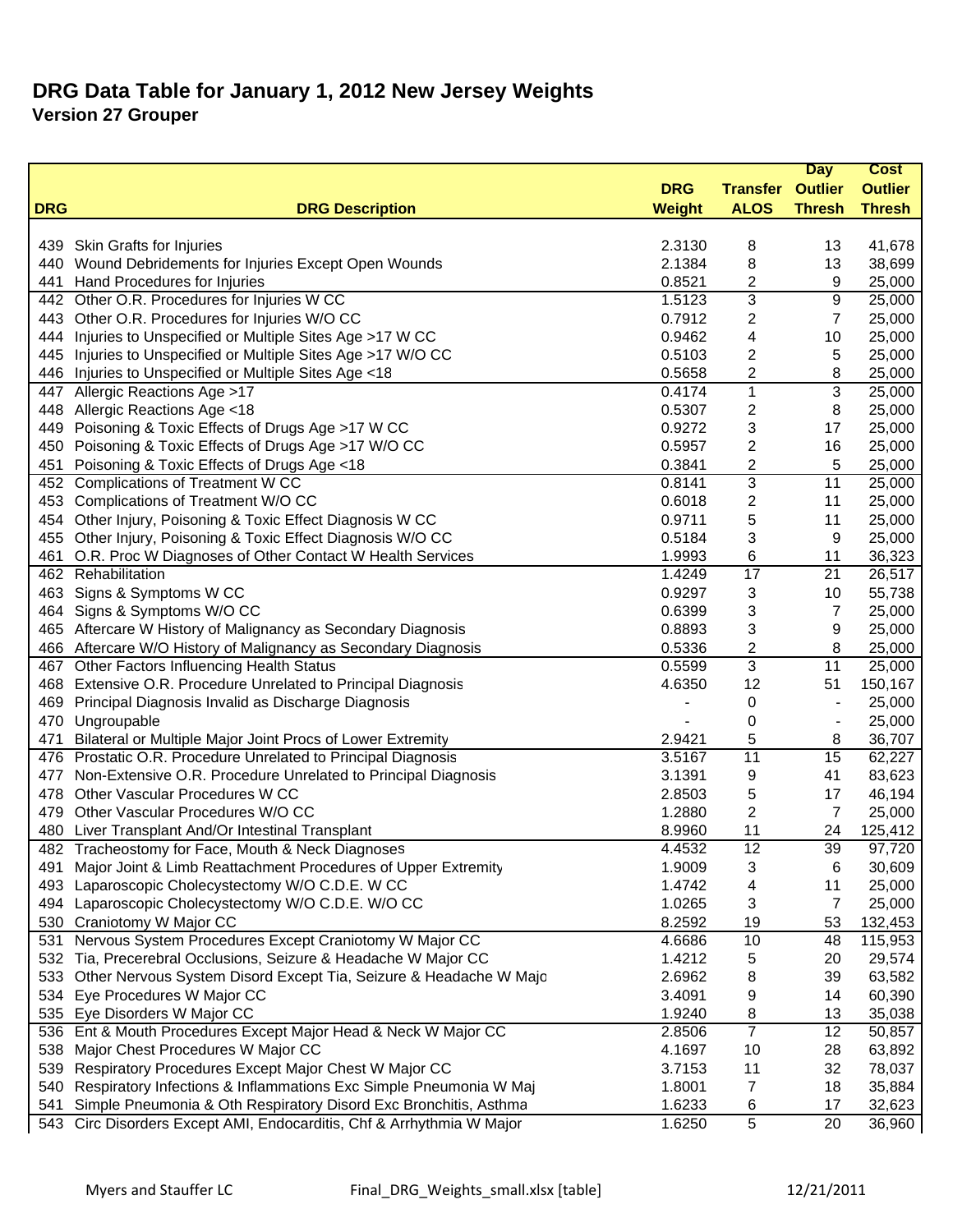| <b>DRG</b><br><b>Transfer Outlier</b><br><b>Outlier</b><br><b>ALOS</b><br><b>Thresh</b><br><b>Thresh</b><br><b>DRG</b><br><b>DRG Description</b><br><b>Weight</b><br>5<br>38,834<br>544 Chf & Cardiac Arrhythmia W Major CC<br>1.7021<br>17<br>545 Cardiac Valve Procedure W Major CC<br>12.0005<br>22<br>43<br>160,495<br>546 Coronary Bypass W Major CC<br>7.4090<br>13<br>117,894<br>33<br>Other Cardiothoracic Procedures W Major CC<br>7.1484<br>12<br>23<br>87,128<br>547<br>5<br>Oth Cardiac Pacemaker Implant/Revision or AICD Proc W Major CC<br>3.9025<br>12<br>53,694<br>548<br>6.9757<br>45<br>117,969<br>549<br>Major Cardiovascular Procedures W Major CC<br>14<br>Other Vascular Procedures W Major CC<br>3.4967<br>8<br>33<br>58,733<br>550<br>Esophagitis, Gastroenteritis & Uncomplicated Ulcers W Major CC<br>1.2922<br>5<br>27<br>39,127<br>551<br>Digest Syst Disord Except Esoph, Gastroent & Uncompl Ulcers W Maj<br>1.8527<br>21<br>40,647<br>552<br>6<br>Digest Syst Proc Exc Hernia & Major Stomach or Bowel Proc W Major<br>3.8439<br>10<br>45<br>84,427<br>553<br>554 Hernia Procedures W Major CC<br>2.9813<br>9<br>14<br>53,087<br>Pancreas, Liver & Other Biliary Tract Procedures W Major CC<br>166,497<br>5.6449<br>15<br>139<br>555<br>Cholecystectomy And Other Hepatobiliary Procedures W Major CC<br>3.0447<br>35<br>75,772<br>556<br>9<br>Hepatobiliary And Pancreas Disorders W Major CC<br>2.2709<br>$\overline{7}$<br>32<br>69,936<br>557<br>$\overline{11}$<br>Major Musculoskeletal Procedures W Major CC<br>5.2553<br>139,754<br>77<br>558<br>Non-Major Musculoskeletal Procedures W Major CC<br>57<br>58,049<br>559<br>3.0598<br>10<br>Musculoskel Disord Exc Osteo, Septic Arth & Conn Tissue Dis W Maj<br>24<br>40,655<br>1.7450<br>6<br>560<br>Osteomyelitis, Septic Arthritis & Conn Tissue Disorder W Major CC<br>2.6871<br>52<br>104,851<br>561<br>9<br>16<br>562<br>Major Skin & Breast Disorders W Major CC<br>3.2765<br>11<br>58,126<br>$\overline{7}$<br>17<br>26,781<br>Other Skin Disorders W Major CC<br>1.4909<br>563<br>Skin & Breast Procedures W Major CC<br>2.7775<br>36<br>50,764<br>9<br>564<br>565 Endocrine, Nutrit & Metab Proc Except Lower Limb Amputat W Major<br>101,519<br>3.4562<br>10<br>103<br>566 Endocrine, Nutrit & Metab Disord Exc Eating Disorder or Cf W Majo<br>5<br>23<br>1.4176<br>40,461<br>Kidney & URInary Tract Procedures Except Kidney Transplant W Majo<br>12<br>567<br>4.5156<br>80<br>130,028<br>$\overline{7}$<br>568 Renal Failure W Major CC<br>1.9337<br>20<br>38,115<br>1.2998<br>5<br>26,298<br>569 Kidney & URInary Tract Disorders Except Renal Failure W Major CC<br>16<br>Male Reproductive Disorders W Major CC<br>0.8678<br>4<br>9<br>25,000<br>570<br>4.2411<br>15<br>74,593<br>571<br>Male Reproductive Procedures W Major CC<br>10<br>1.5692<br>17<br>29,236<br>572 Female Reproductive Disorders W Major CC<br>6<br>$\overline{7}$<br>573 Non-Radical Female Reproductive Procedures W Major CC<br>3.2311<br>39<br>78,195<br>Blood, Blood Forming Organs & Immunological Disorders W Major CC<br>25<br>77,827<br>1.9047<br>6<br>574<br>Blood, Blood Forming Organs & Immunological Procedures W Major CC<br>18<br>6.8984<br>119,957<br>575<br>14<br>576 Acute Leukemia W Major CC<br>29<br>261,579<br>15.1943<br>26<br>Myeloprolif Disorders & Poorly Differentiated Neoplasms W Major C<br>1.5093<br>5<br>19<br>577<br>41,510<br>578 Lymphoma & Non-Acute Leukemia W Major CC<br>95,480<br>3.7423<br>33<br>10<br>Procedures for Lymphoma, Leukemia, Myeloprolif Disorders W Major<br>182,071<br>10.5369<br>23<br>26<br>579<br>Systemic Infections & Parasitic Disord Except Septicemia W Major<br>1.7537<br>6<br>24<br>43,717<br>580<br>Systemic Infections & Parasitic Disorder Procedures W Major CC<br>126,357<br>5.8010<br>16<br>52<br>581<br>582 Injuries, Poisonings & Toxic Effects of Drugs Exc Multiple Trauma<br>39,519<br>1.6749<br>5<br>19<br>10<br>583 Procedures for Injuries Except Multiple Trauma W Major CC<br>4.2336<br>37<br>69,476<br>584 Septicemia W Major CC<br>2.7742<br>33<br>8<br>Major Stomach, Esophageal, Duodenal, Small & Large Bowel Proc W M<br>6.2600<br>17<br>54<br>112,321<br>585<br>586 Ent & Mouth Disorders Age >17 W Major CC<br>26,864<br>1.3196<br>4<br>15<br>Ent & Mouth Disorders Age <18 W Major CC<br>1.3791<br>10<br>25,735<br>587<br>4<br>588 Bronchitis & Asthma Age >17 W Major CC<br>4<br>0.9640<br>11<br>25,000<br>1.3220<br>25,000<br>589<br>Bronchitis & Asthma Age <18 W Major CC<br>3<br>9<br>602 Neonate, Birthwt <750G, Discharged Alive<br>16.4303<br>40<br>133<br>297,675<br>6.7981<br>603 Neonate, Birthwt <750G, Died<br>13<br>43<br>130,264<br>604 Neonate, Birthwt 750-999G, Discharged Alive<br>15.6216<br>72<br>247,550<br>123 |  |  | <b>Day</b> | <b>Cost</b> |
|-------------------------------------------------------------------------------------------------------------------------------------------------------------------------------------------------------------------------------------------------------------------------------------------------------------------------------------------------------------------------------------------------------------------------------------------------------------------------------------------------------------------------------------------------------------------------------------------------------------------------------------------------------------------------------------------------------------------------------------------------------------------------------------------------------------------------------------------------------------------------------------------------------------------------------------------------------------------------------------------------------------------------------------------------------------------------------------------------------------------------------------------------------------------------------------------------------------------------------------------------------------------------------------------------------------------------------------------------------------------------------------------------------------------------------------------------------------------------------------------------------------------------------------------------------------------------------------------------------------------------------------------------------------------------------------------------------------------------------------------------------------------------------------------------------------------------------------------------------------------------------------------------------------------------------------------------------------------------------------------------------------------------------------------------------------------------------------------------------------------------------------------------------------------------------------------------------------------------------------------------------------------------------------------------------------------------------------------------------------------------------------------------------------------------------------------------------------------------------------------------------------------------------------------------------------------------------------------------------------------------------------------------------------------------------------------------------------------------------------------------------------------------------------------------------------------------------------------------------------------------------------------------------------------------------------------------------------------------------------------------------------------------------------------------------------------------------------------------------------------------------------------------------------------------------------------------------------------------------------------------------------------------------------------------------------------------------------------------------------------------------------------------------------------------------------------------------------------------------------------------------------------------------------------------------------------------------------------------------------------------------------------------------------------------------------------------------------------------------------------------------------------------------------------------------------------------------------------------------------------------------------------------------------------------------------------------------------------------------------------------------------------------------------------------------------------------------------------------------------------------------------------------------------------------------------------------------------------------------------------------------------------------------------------------------------------------------------------------------------------------------------------------------------------------------------------------------------------------------------------------------------------------------------------------------------------------------------------------------------------------------------------------------------------------------------------------------------------------------------------------------------------------------------------------------------------|--|--|------------|-------------|
|                                                                                                                                                                                                                                                                                                                                                                                                                                                                                                                                                                                                                                                                                                                                                                                                                                                                                                                                                                                                                                                                                                                                                                                                                                                                                                                                                                                                                                                                                                                                                                                                                                                                                                                                                                                                                                                                                                                                                                                                                                                                                                                                                                                                                                                                                                                                                                                                                                                                                                                                                                                                                                                                                                                                                                                                                                                                                                                                                                                                                                                                                                                                                                                                                                                                                                                                                                                                                                                                                                                                                                                                                                                                                                                                                                                                                                                                                                                                                                                                                                                                                                                                                                                                                                                                                                                                                                                                                                                                                                                                                                                                                                                                                                                                                                                                                   |  |  |            |             |
|                                                                                                                                                                                                                                                                                                                                                                                                                                                                                                                                                                                                                                                                                                                                                                                                                                                                                                                                                                                                                                                                                                                                                                                                                                                                                                                                                                                                                                                                                                                                                                                                                                                                                                                                                                                                                                                                                                                                                                                                                                                                                                                                                                                                                                                                                                                                                                                                                                                                                                                                                                                                                                                                                                                                                                                                                                                                                                                                                                                                                                                                                                                                                                                                                                                                                                                                                                                                                                                                                                                                                                                                                                                                                                                                                                                                                                                                                                                                                                                                                                                                                                                                                                                                                                                                                                                                                                                                                                                                                                                                                                                                                                                                                                                                                                                                                   |  |  |            |             |
| 97,392                                                                                                                                                                                                                                                                                                                                                                                                                                                                                                                                                                                                                                                                                                                                                                                                                                                                                                                                                                                                                                                                                                                                                                                                                                                                                                                                                                                                                                                                                                                                                                                                                                                                                                                                                                                                                                                                                                                                                                                                                                                                                                                                                                                                                                                                                                                                                                                                                                                                                                                                                                                                                                                                                                                                                                                                                                                                                                                                                                                                                                                                                                                                                                                                                                                                                                                                                                                                                                                                                                                                                                                                                                                                                                                                                                                                                                                                                                                                                                                                                                                                                                                                                                                                                                                                                                                                                                                                                                                                                                                                                                                                                                                                                                                                                                                                            |  |  |            |             |
|                                                                                                                                                                                                                                                                                                                                                                                                                                                                                                                                                                                                                                                                                                                                                                                                                                                                                                                                                                                                                                                                                                                                                                                                                                                                                                                                                                                                                                                                                                                                                                                                                                                                                                                                                                                                                                                                                                                                                                                                                                                                                                                                                                                                                                                                                                                                                                                                                                                                                                                                                                                                                                                                                                                                                                                                                                                                                                                                                                                                                                                                                                                                                                                                                                                                                                                                                                                                                                                                                                                                                                                                                                                                                                                                                                                                                                                                                                                                                                                                                                                                                                                                                                                                                                                                                                                                                                                                                                                                                                                                                                                                                                                                                                                                                                                                                   |  |  |            |             |
|                                                                                                                                                                                                                                                                                                                                                                                                                                                                                                                                                                                                                                                                                                                                                                                                                                                                                                                                                                                                                                                                                                                                                                                                                                                                                                                                                                                                                                                                                                                                                                                                                                                                                                                                                                                                                                                                                                                                                                                                                                                                                                                                                                                                                                                                                                                                                                                                                                                                                                                                                                                                                                                                                                                                                                                                                                                                                                                                                                                                                                                                                                                                                                                                                                                                                                                                                                                                                                                                                                                                                                                                                                                                                                                                                                                                                                                                                                                                                                                                                                                                                                                                                                                                                                                                                                                                                                                                                                                                                                                                                                                                                                                                                                                                                                                                                   |  |  |            |             |
|                                                                                                                                                                                                                                                                                                                                                                                                                                                                                                                                                                                                                                                                                                                                                                                                                                                                                                                                                                                                                                                                                                                                                                                                                                                                                                                                                                                                                                                                                                                                                                                                                                                                                                                                                                                                                                                                                                                                                                                                                                                                                                                                                                                                                                                                                                                                                                                                                                                                                                                                                                                                                                                                                                                                                                                                                                                                                                                                                                                                                                                                                                                                                                                                                                                                                                                                                                                                                                                                                                                                                                                                                                                                                                                                                                                                                                                                                                                                                                                                                                                                                                                                                                                                                                                                                                                                                                                                                                                                                                                                                                                                                                                                                                                                                                                                                   |  |  |            |             |
|                                                                                                                                                                                                                                                                                                                                                                                                                                                                                                                                                                                                                                                                                                                                                                                                                                                                                                                                                                                                                                                                                                                                                                                                                                                                                                                                                                                                                                                                                                                                                                                                                                                                                                                                                                                                                                                                                                                                                                                                                                                                                                                                                                                                                                                                                                                                                                                                                                                                                                                                                                                                                                                                                                                                                                                                                                                                                                                                                                                                                                                                                                                                                                                                                                                                                                                                                                                                                                                                                                                                                                                                                                                                                                                                                                                                                                                                                                                                                                                                                                                                                                                                                                                                                                                                                                                                                                                                                                                                                                                                                                                                                                                                                                                                                                                                                   |  |  |            |             |
|                                                                                                                                                                                                                                                                                                                                                                                                                                                                                                                                                                                                                                                                                                                                                                                                                                                                                                                                                                                                                                                                                                                                                                                                                                                                                                                                                                                                                                                                                                                                                                                                                                                                                                                                                                                                                                                                                                                                                                                                                                                                                                                                                                                                                                                                                                                                                                                                                                                                                                                                                                                                                                                                                                                                                                                                                                                                                                                                                                                                                                                                                                                                                                                                                                                                                                                                                                                                                                                                                                                                                                                                                                                                                                                                                                                                                                                                                                                                                                                                                                                                                                                                                                                                                                                                                                                                                                                                                                                                                                                                                                                                                                                                                                                                                                                                                   |  |  |            |             |
|                                                                                                                                                                                                                                                                                                                                                                                                                                                                                                                                                                                                                                                                                                                                                                                                                                                                                                                                                                                                                                                                                                                                                                                                                                                                                                                                                                                                                                                                                                                                                                                                                                                                                                                                                                                                                                                                                                                                                                                                                                                                                                                                                                                                                                                                                                                                                                                                                                                                                                                                                                                                                                                                                                                                                                                                                                                                                                                                                                                                                                                                                                                                                                                                                                                                                                                                                                                                                                                                                                                                                                                                                                                                                                                                                                                                                                                                                                                                                                                                                                                                                                                                                                                                                                                                                                                                                                                                                                                                                                                                                                                                                                                                                                                                                                                                                   |  |  |            |             |
|                                                                                                                                                                                                                                                                                                                                                                                                                                                                                                                                                                                                                                                                                                                                                                                                                                                                                                                                                                                                                                                                                                                                                                                                                                                                                                                                                                                                                                                                                                                                                                                                                                                                                                                                                                                                                                                                                                                                                                                                                                                                                                                                                                                                                                                                                                                                                                                                                                                                                                                                                                                                                                                                                                                                                                                                                                                                                                                                                                                                                                                                                                                                                                                                                                                                                                                                                                                                                                                                                                                                                                                                                                                                                                                                                                                                                                                                                                                                                                                                                                                                                                                                                                                                                                                                                                                                                                                                                                                                                                                                                                                                                                                                                                                                                                                                                   |  |  |            |             |
|                                                                                                                                                                                                                                                                                                                                                                                                                                                                                                                                                                                                                                                                                                                                                                                                                                                                                                                                                                                                                                                                                                                                                                                                                                                                                                                                                                                                                                                                                                                                                                                                                                                                                                                                                                                                                                                                                                                                                                                                                                                                                                                                                                                                                                                                                                                                                                                                                                                                                                                                                                                                                                                                                                                                                                                                                                                                                                                                                                                                                                                                                                                                                                                                                                                                                                                                                                                                                                                                                                                                                                                                                                                                                                                                                                                                                                                                                                                                                                                                                                                                                                                                                                                                                                                                                                                                                                                                                                                                                                                                                                                                                                                                                                                                                                                                                   |  |  |            |             |
|                                                                                                                                                                                                                                                                                                                                                                                                                                                                                                                                                                                                                                                                                                                                                                                                                                                                                                                                                                                                                                                                                                                                                                                                                                                                                                                                                                                                                                                                                                                                                                                                                                                                                                                                                                                                                                                                                                                                                                                                                                                                                                                                                                                                                                                                                                                                                                                                                                                                                                                                                                                                                                                                                                                                                                                                                                                                                                                                                                                                                                                                                                                                                                                                                                                                                                                                                                                                                                                                                                                                                                                                                                                                                                                                                                                                                                                                                                                                                                                                                                                                                                                                                                                                                                                                                                                                                                                                                                                                                                                                                                                                                                                                                                                                                                                                                   |  |  |            |             |
|                                                                                                                                                                                                                                                                                                                                                                                                                                                                                                                                                                                                                                                                                                                                                                                                                                                                                                                                                                                                                                                                                                                                                                                                                                                                                                                                                                                                                                                                                                                                                                                                                                                                                                                                                                                                                                                                                                                                                                                                                                                                                                                                                                                                                                                                                                                                                                                                                                                                                                                                                                                                                                                                                                                                                                                                                                                                                                                                                                                                                                                                                                                                                                                                                                                                                                                                                                                                                                                                                                                                                                                                                                                                                                                                                                                                                                                                                                                                                                                                                                                                                                                                                                                                                                                                                                                                                                                                                                                                                                                                                                                                                                                                                                                                                                                                                   |  |  |            |             |
|                                                                                                                                                                                                                                                                                                                                                                                                                                                                                                                                                                                                                                                                                                                                                                                                                                                                                                                                                                                                                                                                                                                                                                                                                                                                                                                                                                                                                                                                                                                                                                                                                                                                                                                                                                                                                                                                                                                                                                                                                                                                                                                                                                                                                                                                                                                                                                                                                                                                                                                                                                                                                                                                                                                                                                                                                                                                                                                                                                                                                                                                                                                                                                                                                                                                                                                                                                                                                                                                                                                                                                                                                                                                                                                                                                                                                                                                                                                                                                                                                                                                                                                                                                                                                                                                                                                                                                                                                                                                                                                                                                                                                                                                                                                                                                                                                   |  |  |            |             |
|                                                                                                                                                                                                                                                                                                                                                                                                                                                                                                                                                                                                                                                                                                                                                                                                                                                                                                                                                                                                                                                                                                                                                                                                                                                                                                                                                                                                                                                                                                                                                                                                                                                                                                                                                                                                                                                                                                                                                                                                                                                                                                                                                                                                                                                                                                                                                                                                                                                                                                                                                                                                                                                                                                                                                                                                                                                                                                                                                                                                                                                                                                                                                                                                                                                                                                                                                                                                                                                                                                                                                                                                                                                                                                                                                                                                                                                                                                                                                                                                                                                                                                                                                                                                                                                                                                                                                                                                                                                                                                                                                                                                                                                                                                                                                                                                                   |  |  |            |             |
|                                                                                                                                                                                                                                                                                                                                                                                                                                                                                                                                                                                                                                                                                                                                                                                                                                                                                                                                                                                                                                                                                                                                                                                                                                                                                                                                                                                                                                                                                                                                                                                                                                                                                                                                                                                                                                                                                                                                                                                                                                                                                                                                                                                                                                                                                                                                                                                                                                                                                                                                                                                                                                                                                                                                                                                                                                                                                                                                                                                                                                                                                                                                                                                                                                                                                                                                                                                                                                                                                                                                                                                                                                                                                                                                                                                                                                                                                                                                                                                                                                                                                                                                                                                                                                                                                                                                                                                                                                                                                                                                                                                                                                                                                                                                                                                                                   |  |  |            |             |
|                                                                                                                                                                                                                                                                                                                                                                                                                                                                                                                                                                                                                                                                                                                                                                                                                                                                                                                                                                                                                                                                                                                                                                                                                                                                                                                                                                                                                                                                                                                                                                                                                                                                                                                                                                                                                                                                                                                                                                                                                                                                                                                                                                                                                                                                                                                                                                                                                                                                                                                                                                                                                                                                                                                                                                                                                                                                                                                                                                                                                                                                                                                                                                                                                                                                                                                                                                                                                                                                                                                                                                                                                                                                                                                                                                                                                                                                                                                                                                                                                                                                                                                                                                                                                                                                                                                                                                                                                                                                                                                                                                                                                                                                                                                                                                                                                   |  |  |            |             |
|                                                                                                                                                                                                                                                                                                                                                                                                                                                                                                                                                                                                                                                                                                                                                                                                                                                                                                                                                                                                                                                                                                                                                                                                                                                                                                                                                                                                                                                                                                                                                                                                                                                                                                                                                                                                                                                                                                                                                                                                                                                                                                                                                                                                                                                                                                                                                                                                                                                                                                                                                                                                                                                                                                                                                                                                                                                                                                                                                                                                                                                                                                                                                                                                                                                                                                                                                                                                                                                                                                                                                                                                                                                                                                                                                                                                                                                                                                                                                                                                                                                                                                                                                                                                                                                                                                                                                                                                                                                                                                                                                                                                                                                                                                                                                                                                                   |  |  |            |             |
|                                                                                                                                                                                                                                                                                                                                                                                                                                                                                                                                                                                                                                                                                                                                                                                                                                                                                                                                                                                                                                                                                                                                                                                                                                                                                                                                                                                                                                                                                                                                                                                                                                                                                                                                                                                                                                                                                                                                                                                                                                                                                                                                                                                                                                                                                                                                                                                                                                                                                                                                                                                                                                                                                                                                                                                                                                                                                                                                                                                                                                                                                                                                                                                                                                                                                                                                                                                                                                                                                                                                                                                                                                                                                                                                                                                                                                                                                                                                                                                                                                                                                                                                                                                                                                                                                                                                                                                                                                                                                                                                                                                                                                                                                                                                                                                                                   |  |  |            |             |
|                                                                                                                                                                                                                                                                                                                                                                                                                                                                                                                                                                                                                                                                                                                                                                                                                                                                                                                                                                                                                                                                                                                                                                                                                                                                                                                                                                                                                                                                                                                                                                                                                                                                                                                                                                                                                                                                                                                                                                                                                                                                                                                                                                                                                                                                                                                                                                                                                                                                                                                                                                                                                                                                                                                                                                                                                                                                                                                                                                                                                                                                                                                                                                                                                                                                                                                                                                                                                                                                                                                                                                                                                                                                                                                                                                                                                                                                                                                                                                                                                                                                                                                                                                                                                                                                                                                                                                                                                                                                                                                                                                                                                                                                                                                                                                                                                   |  |  |            |             |
|                                                                                                                                                                                                                                                                                                                                                                                                                                                                                                                                                                                                                                                                                                                                                                                                                                                                                                                                                                                                                                                                                                                                                                                                                                                                                                                                                                                                                                                                                                                                                                                                                                                                                                                                                                                                                                                                                                                                                                                                                                                                                                                                                                                                                                                                                                                                                                                                                                                                                                                                                                                                                                                                                                                                                                                                                                                                                                                                                                                                                                                                                                                                                                                                                                                                                                                                                                                                                                                                                                                                                                                                                                                                                                                                                                                                                                                                                                                                                                                                                                                                                                                                                                                                                                                                                                                                                                                                                                                                                                                                                                                                                                                                                                                                                                                                                   |  |  |            |             |
|                                                                                                                                                                                                                                                                                                                                                                                                                                                                                                                                                                                                                                                                                                                                                                                                                                                                                                                                                                                                                                                                                                                                                                                                                                                                                                                                                                                                                                                                                                                                                                                                                                                                                                                                                                                                                                                                                                                                                                                                                                                                                                                                                                                                                                                                                                                                                                                                                                                                                                                                                                                                                                                                                                                                                                                                                                                                                                                                                                                                                                                                                                                                                                                                                                                                                                                                                                                                                                                                                                                                                                                                                                                                                                                                                                                                                                                                                                                                                                                                                                                                                                                                                                                                                                                                                                                                                                                                                                                                                                                                                                                                                                                                                                                                                                                                                   |  |  |            |             |
|                                                                                                                                                                                                                                                                                                                                                                                                                                                                                                                                                                                                                                                                                                                                                                                                                                                                                                                                                                                                                                                                                                                                                                                                                                                                                                                                                                                                                                                                                                                                                                                                                                                                                                                                                                                                                                                                                                                                                                                                                                                                                                                                                                                                                                                                                                                                                                                                                                                                                                                                                                                                                                                                                                                                                                                                                                                                                                                                                                                                                                                                                                                                                                                                                                                                                                                                                                                                                                                                                                                                                                                                                                                                                                                                                                                                                                                                                                                                                                                                                                                                                                                                                                                                                                                                                                                                                                                                                                                                                                                                                                                                                                                                                                                                                                                                                   |  |  |            |             |
|                                                                                                                                                                                                                                                                                                                                                                                                                                                                                                                                                                                                                                                                                                                                                                                                                                                                                                                                                                                                                                                                                                                                                                                                                                                                                                                                                                                                                                                                                                                                                                                                                                                                                                                                                                                                                                                                                                                                                                                                                                                                                                                                                                                                                                                                                                                                                                                                                                                                                                                                                                                                                                                                                                                                                                                                                                                                                                                                                                                                                                                                                                                                                                                                                                                                                                                                                                                                                                                                                                                                                                                                                                                                                                                                                                                                                                                                                                                                                                                                                                                                                                                                                                                                                                                                                                                                                                                                                                                                                                                                                                                                                                                                                                                                                                                                                   |  |  |            |             |
|                                                                                                                                                                                                                                                                                                                                                                                                                                                                                                                                                                                                                                                                                                                                                                                                                                                                                                                                                                                                                                                                                                                                                                                                                                                                                                                                                                                                                                                                                                                                                                                                                                                                                                                                                                                                                                                                                                                                                                                                                                                                                                                                                                                                                                                                                                                                                                                                                                                                                                                                                                                                                                                                                                                                                                                                                                                                                                                                                                                                                                                                                                                                                                                                                                                                                                                                                                                                                                                                                                                                                                                                                                                                                                                                                                                                                                                                                                                                                                                                                                                                                                                                                                                                                                                                                                                                                                                                                                                                                                                                                                                                                                                                                                                                                                                                                   |  |  |            |             |
|                                                                                                                                                                                                                                                                                                                                                                                                                                                                                                                                                                                                                                                                                                                                                                                                                                                                                                                                                                                                                                                                                                                                                                                                                                                                                                                                                                                                                                                                                                                                                                                                                                                                                                                                                                                                                                                                                                                                                                                                                                                                                                                                                                                                                                                                                                                                                                                                                                                                                                                                                                                                                                                                                                                                                                                                                                                                                                                                                                                                                                                                                                                                                                                                                                                                                                                                                                                                                                                                                                                                                                                                                                                                                                                                                                                                                                                                                                                                                                                                                                                                                                                                                                                                                                                                                                                                                                                                                                                                                                                                                                                                                                                                                                                                                                                                                   |  |  |            |             |
|                                                                                                                                                                                                                                                                                                                                                                                                                                                                                                                                                                                                                                                                                                                                                                                                                                                                                                                                                                                                                                                                                                                                                                                                                                                                                                                                                                                                                                                                                                                                                                                                                                                                                                                                                                                                                                                                                                                                                                                                                                                                                                                                                                                                                                                                                                                                                                                                                                                                                                                                                                                                                                                                                                                                                                                                                                                                                                                                                                                                                                                                                                                                                                                                                                                                                                                                                                                                                                                                                                                                                                                                                                                                                                                                                                                                                                                                                                                                                                                                                                                                                                                                                                                                                                                                                                                                                                                                                                                                                                                                                                                                                                                                                                                                                                                                                   |  |  |            |             |
|                                                                                                                                                                                                                                                                                                                                                                                                                                                                                                                                                                                                                                                                                                                                                                                                                                                                                                                                                                                                                                                                                                                                                                                                                                                                                                                                                                                                                                                                                                                                                                                                                                                                                                                                                                                                                                                                                                                                                                                                                                                                                                                                                                                                                                                                                                                                                                                                                                                                                                                                                                                                                                                                                                                                                                                                                                                                                                                                                                                                                                                                                                                                                                                                                                                                                                                                                                                                                                                                                                                                                                                                                                                                                                                                                                                                                                                                                                                                                                                                                                                                                                                                                                                                                                                                                                                                                                                                                                                                                                                                                                                                                                                                                                                                                                                                                   |  |  |            |             |
|                                                                                                                                                                                                                                                                                                                                                                                                                                                                                                                                                                                                                                                                                                                                                                                                                                                                                                                                                                                                                                                                                                                                                                                                                                                                                                                                                                                                                                                                                                                                                                                                                                                                                                                                                                                                                                                                                                                                                                                                                                                                                                                                                                                                                                                                                                                                                                                                                                                                                                                                                                                                                                                                                                                                                                                                                                                                                                                                                                                                                                                                                                                                                                                                                                                                                                                                                                                                                                                                                                                                                                                                                                                                                                                                                                                                                                                                                                                                                                                                                                                                                                                                                                                                                                                                                                                                                                                                                                                                                                                                                                                                                                                                                                                                                                                                                   |  |  |            |             |
|                                                                                                                                                                                                                                                                                                                                                                                                                                                                                                                                                                                                                                                                                                                                                                                                                                                                                                                                                                                                                                                                                                                                                                                                                                                                                                                                                                                                                                                                                                                                                                                                                                                                                                                                                                                                                                                                                                                                                                                                                                                                                                                                                                                                                                                                                                                                                                                                                                                                                                                                                                                                                                                                                                                                                                                                                                                                                                                                                                                                                                                                                                                                                                                                                                                                                                                                                                                                                                                                                                                                                                                                                                                                                                                                                                                                                                                                                                                                                                                                                                                                                                                                                                                                                                                                                                                                                                                                                                                                                                                                                                                                                                                                                                                                                                                                                   |  |  |            |             |
|                                                                                                                                                                                                                                                                                                                                                                                                                                                                                                                                                                                                                                                                                                                                                                                                                                                                                                                                                                                                                                                                                                                                                                                                                                                                                                                                                                                                                                                                                                                                                                                                                                                                                                                                                                                                                                                                                                                                                                                                                                                                                                                                                                                                                                                                                                                                                                                                                                                                                                                                                                                                                                                                                                                                                                                                                                                                                                                                                                                                                                                                                                                                                                                                                                                                                                                                                                                                                                                                                                                                                                                                                                                                                                                                                                                                                                                                                                                                                                                                                                                                                                                                                                                                                                                                                                                                                                                                                                                                                                                                                                                                                                                                                                                                                                                                                   |  |  |            |             |
|                                                                                                                                                                                                                                                                                                                                                                                                                                                                                                                                                                                                                                                                                                                                                                                                                                                                                                                                                                                                                                                                                                                                                                                                                                                                                                                                                                                                                                                                                                                                                                                                                                                                                                                                                                                                                                                                                                                                                                                                                                                                                                                                                                                                                                                                                                                                                                                                                                                                                                                                                                                                                                                                                                                                                                                                                                                                                                                                                                                                                                                                                                                                                                                                                                                                                                                                                                                                                                                                                                                                                                                                                                                                                                                                                                                                                                                                                                                                                                                                                                                                                                                                                                                                                                                                                                                                                                                                                                                                                                                                                                                                                                                                                                                                                                                                                   |  |  |            |             |
|                                                                                                                                                                                                                                                                                                                                                                                                                                                                                                                                                                                                                                                                                                                                                                                                                                                                                                                                                                                                                                                                                                                                                                                                                                                                                                                                                                                                                                                                                                                                                                                                                                                                                                                                                                                                                                                                                                                                                                                                                                                                                                                                                                                                                                                                                                                                                                                                                                                                                                                                                                                                                                                                                                                                                                                                                                                                                                                                                                                                                                                                                                                                                                                                                                                                                                                                                                                                                                                                                                                                                                                                                                                                                                                                                                                                                                                                                                                                                                                                                                                                                                                                                                                                                                                                                                                                                                                                                                                                                                                                                                                                                                                                                                                                                                                                                   |  |  |            |             |
|                                                                                                                                                                                                                                                                                                                                                                                                                                                                                                                                                                                                                                                                                                                                                                                                                                                                                                                                                                                                                                                                                                                                                                                                                                                                                                                                                                                                                                                                                                                                                                                                                                                                                                                                                                                                                                                                                                                                                                                                                                                                                                                                                                                                                                                                                                                                                                                                                                                                                                                                                                                                                                                                                                                                                                                                                                                                                                                                                                                                                                                                                                                                                                                                                                                                                                                                                                                                                                                                                                                                                                                                                                                                                                                                                                                                                                                                                                                                                                                                                                                                                                                                                                                                                                                                                                                                                                                                                                                                                                                                                                                                                                                                                                                                                                                                                   |  |  |            |             |
|                                                                                                                                                                                                                                                                                                                                                                                                                                                                                                                                                                                                                                                                                                                                                                                                                                                                                                                                                                                                                                                                                                                                                                                                                                                                                                                                                                                                                                                                                                                                                                                                                                                                                                                                                                                                                                                                                                                                                                                                                                                                                                                                                                                                                                                                                                                                                                                                                                                                                                                                                                                                                                                                                                                                                                                                                                                                                                                                                                                                                                                                                                                                                                                                                                                                                                                                                                                                                                                                                                                                                                                                                                                                                                                                                                                                                                                                                                                                                                                                                                                                                                                                                                                                                                                                                                                                                                                                                                                                                                                                                                                                                                                                                                                                                                                                                   |  |  |            |             |
|                                                                                                                                                                                                                                                                                                                                                                                                                                                                                                                                                                                                                                                                                                                                                                                                                                                                                                                                                                                                                                                                                                                                                                                                                                                                                                                                                                                                                                                                                                                                                                                                                                                                                                                                                                                                                                                                                                                                                                                                                                                                                                                                                                                                                                                                                                                                                                                                                                                                                                                                                                                                                                                                                                                                                                                                                                                                                                                                                                                                                                                                                                                                                                                                                                                                                                                                                                                                                                                                                                                                                                                                                                                                                                                                                                                                                                                                                                                                                                                                                                                                                                                                                                                                                                                                                                                                                                                                                                                                                                                                                                                                                                                                                                                                                                                                                   |  |  |            |             |
|                                                                                                                                                                                                                                                                                                                                                                                                                                                                                                                                                                                                                                                                                                                                                                                                                                                                                                                                                                                                                                                                                                                                                                                                                                                                                                                                                                                                                                                                                                                                                                                                                                                                                                                                                                                                                                                                                                                                                                                                                                                                                                                                                                                                                                                                                                                                                                                                                                                                                                                                                                                                                                                                                                                                                                                                                                                                                                                                                                                                                                                                                                                                                                                                                                                                                                                                                                                                                                                                                                                                                                                                                                                                                                                                                                                                                                                                                                                                                                                                                                                                                                                                                                                                                                                                                                                                                                                                                                                                                                                                                                                                                                                                                                                                                                                                                   |  |  |            |             |
|                                                                                                                                                                                                                                                                                                                                                                                                                                                                                                                                                                                                                                                                                                                                                                                                                                                                                                                                                                                                                                                                                                                                                                                                                                                                                                                                                                                                                                                                                                                                                                                                                                                                                                                                                                                                                                                                                                                                                                                                                                                                                                                                                                                                                                                                                                                                                                                                                                                                                                                                                                                                                                                                                                                                                                                                                                                                                                                                                                                                                                                                                                                                                                                                                                                                                                                                                                                                                                                                                                                                                                                                                                                                                                                                                                                                                                                                                                                                                                                                                                                                                                                                                                                                                                                                                                                                                                                                                                                                                                                                                                                                                                                                                                                                                                                                                   |  |  |            |             |
|                                                                                                                                                                                                                                                                                                                                                                                                                                                                                                                                                                                                                                                                                                                                                                                                                                                                                                                                                                                                                                                                                                                                                                                                                                                                                                                                                                                                                                                                                                                                                                                                                                                                                                                                                                                                                                                                                                                                                                                                                                                                                                                                                                                                                                                                                                                                                                                                                                                                                                                                                                                                                                                                                                                                                                                                                                                                                                                                                                                                                                                                                                                                                                                                                                                                                                                                                                                                                                                                                                                                                                                                                                                                                                                                                                                                                                                                                                                                                                                                                                                                                                                                                                                                                                                                                                                                                                                                                                                                                                                                                                                                                                                                                                                                                                                                                   |  |  |            |             |
|                                                                                                                                                                                                                                                                                                                                                                                                                                                                                                                                                                                                                                                                                                                                                                                                                                                                                                                                                                                                                                                                                                                                                                                                                                                                                                                                                                                                                                                                                                                                                                                                                                                                                                                                                                                                                                                                                                                                                                                                                                                                                                                                                                                                                                                                                                                                                                                                                                                                                                                                                                                                                                                                                                                                                                                                                                                                                                                                                                                                                                                                                                                                                                                                                                                                                                                                                                                                                                                                                                                                                                                                                                                                                                                                                                                                                                                                                                                                                                                                                                                                                                                                                                                                                                                                                                                                                                                                                                                                                                                                                                                                                                                                                                                                                                                                                   |  |  |            |             |
|                                                                                                                                                                                                                                                                                                                                                                                                                                                                                                                                                                                                                                                                                                                                                                                                                                                                                                                                                                                                                                                                                                                                                                                                                                                                                                                                                                                                                                                                                                                                                                                                                                                                                                                                                                                                                                                                                                                                                                                                                                                                                                                                                                                                                                                                                                                                                                                                                                                                                                                                                                                                                                                                                                                                                                                                                                                                                                                                                                                                                                                                                                                                                                                                                                                                                                                                                                                                                                                                                                                                                                                                                                                                                                                                                                                                                                                                                                                                                                                                                                                                                                                                                                                                                                                                                                                                                                                                                                                                                                                                                                                                                                                                                                                                                                                                                   |  |  |            |             |
|                                                                                                                                                                                                                                                                                                                                                                                                                                                                                                                                                                                                                                                                                                                                                                                                                                                                                                                                                                                                                                                                                                                                                                                                                                                                                                                                                                                                                                                                                                                                                                                                                                                                                                                                                                                                                                                                                                                                                                                                                                                                                                                                                                                                                                                                                                                                                                                                                                                                                                                                                                                                                                                                                                                                                                                                                                                                                                                                                                                                                                                                                                                                                                                                                                                                                                                                                                                                                                                                                                                                                                                                                                                                                                                                                                                                                                                                                                                                                                                                                                                                                                                                                                                                                                                                                                                                                                                                                                                                                                                                                                                                                                                                                                                                                                                                                   |  |  |            |             |
|                                                                                                                                                                                                                                                                                                                                                                                                                                                                                                                                                                                                                                                                                                                                                                                                                                                                                                                                                                                                                                                                                                                                                                                                                                                                                                                                                                                                                                                                                                                                                                                                                                                                                                                                                                                                                                                                                                                                                                                                                                                                                                                                                                                                                                                                                                                                                                                                                                                                                                                                                                                                                                                                                                                                                                                                                                                                                                                                                                                                                                                                                                                                                                                                                                                                                                                                                                                                                                                                                                                                                                                                                                                                                                                                                                                                                                                                                                                                                                                                                                                                                                                                                                                                                                                                                                                                                                                                                                                                                                                                                                                                                                                                                                                                                                                                                   |  |  |            |             |
|                                                                                                                                                                                                                                                                                                                                                                                                                                                                                                                                                                                                                                                                                                                                                                                                                                                                                                                                                                                                                                                                                                                                                                                                                                                                                                                                                                                                                                                                                                                                                                                                                                                                                                                                                                                                                                                                                                                                                                                                                                                                                                                                                                                                                                                                                                                                                                                                                                                                                                                                                                                                                                                                                                                                                                                                                                                                                                                                                                                                                                                                                                                                                                                                                                                                                                                                                                                                                                                                                                                                                                                                                                                                                                                                                                                                                                                                                                                                                                                                                                                                                                                                                                                                                                                                                                                                                                                                                                                                                                                                                                                                                                                                                                                                                                                                                   |  |  |            |             |
|                                                                                                                                                                                                                                                                                                                                                                                                                                                                                                                                                                                                                                                                                                                                                                                                                                                                                                                                                                                                                                                                                                                                                                                                                                                                                                                                                                                                                                                                                                                                                                                                                                                                                                                                                                                                                                                                                                                                                                                                                                                                                                                                                                                                                                                                                                                                                                                                                                                                                                                                                                                                                                                                                                                                                                                                                                                                                                                                                                                                                                                                                                                                                                                                                                                                                                                                                                                                                                                                                                                                                                                                                                                                                                                                                                                                                                                                                                                                                                                                                                                                                                                                                                                                                                                                                                                                                                                                                                                                                                                                                                                                                                                                                                                                                                                                                   |  |  |            |             |
|                                                                                                                                                                                                                                                                                                                                                                                                                                                                                                                                                                                                                                                                                                                                                                                                                                                                                                                                                                                                                                                                                                                                                                                                                                                                                                                                                                                                                                                                                                                                                                                                                                                                                                                                                                                                                                                                                                                                                                                                                                                                                                                                                                                                                                                                                                                                                                                                                                                                                                                                                                                                                                                                                                                                                                                                                                                                                                                                                                                                                                                                                                                                                                                                                                                                                                                                                                                                                                                                                                                                                                                                                                                                                                                                                                                                                                                                                                                                                                                                                                                                                                                                                                                                                                                                                                                                                                                                                                                                                                                                                                                                                                                                                                                                                                                                                   |  |  |            |             |
|                                                                                                                                                                                                                                                                                                                                                                                                                                                                                                                                                                                                                                                                                                                                                                                                                                                                                                                                                                                                                                                                                                                                                                                                                                                                                                                                                                                                                                                                                                                                                                                                                                                                                                                                                                                                                                                                                                                                                                                                                                                                                                                                                                                                                                                                                                                                                                                                                                                                                                                                                                                                                                                                                                                                                                                                                                                                                                                                                                                                                                                                                                                                                                                                                                                                                                                                                                                                                                                                                                                                                                                                                                                                                                                                                                                                                                                                                                                                                                                                                                                                                                                                                                                                                                                                                                                                                                                                                                                                                                                                                                                                                                                                                                                                                                                                                   |  |  |            |             |
|                                                                                                                                                                                                                                                                                                                                                                                                                                                                                                                                                                                                                                                                                                                                                                                                                                                                                                                                                                                                                                                                                                                                                                                                                                                                                                                                                                                                                                                                                                                                                                                                                                                                                                                                                                                                                                                                                                                                                                                                                                                                                                                                                                                                                                                                                                                                                                                                                                                                                                                                                                                                                                                                                                                                                                                                                                                                                                                                                                                                                                                                                                                                                                                                                                                                                                                                                                                                                                                                                                                                                                                                                                                                                                                                                                                                                                                                                                                                                                                                                                                                                                                                                                                                                                                                                                                                                                                                                                                                                                                                                                                                                                                                                                                                                                                                                   |  |  |            |             |
|                                                                                                                                                                                                                                                                                                                                                                                                                                                                                                                                                                                                                                                                                                                                                                                                                                                                                                                                                                                                                                                                                                                                                                                                                                                                                                                                                                                                                                                                                                                                                                                                                                                                                                                                                                                                                                                                                                                                                                                                                                                                                                                                                                                                                                                                                                                                                                                                                                                                                                                                                                                                                                                                                                                                                                                                                                                                                                                                                                                                                                                                                                                                                                                                                                                                                                                                                                                                                                                                                                                                                                                                                                                                                                                                                                                                                                                                                                                                                                                                                                                                                                                                                                                                                                                                                                                                                                                                                                                                                                                                                                                                                                                                                                                                                                                                                   |  |  |            |             |
|                                                                                                                                                                                                                                                                                                                                                                                                                                                                                                                                                                                                                                                                                                                                                                                                                                                                                                                                                                                                                                                                                                                                                                                                                                                                                                                                                                                                                                                                                                                                                                                                                                                                                                                                                                                                                                                                                                                                                                                                                                                                                                                                                                                                                                                                                                                                                                                                                                                                                                                                                                                                                                                                                                                                                                                                                                                                                                                                                                                                                                                                                                                                                                                                                                                                                                                                                                                                                                                                                                                                                                                                                                                                                                                                                                                                                                                                                                                                                                                                                                                                                                                                                                                                                                                                                                                                                                                                                                                                                                                                                                                                                                                                                                                                                                                                                   |  |  |            |             |
|                                                                                                                                                                                                                                                                                                                                                                                                                                                                                                                                                                                                                                                                                                                                                                                                                                                                                                                                                                                                                                                                                                                                                                                                                                                                                                                                                                                                                                                                                                                                                                                                                                                                                                                                                                                                                                                                                                                                                                                                                                                                                                                                                                                                                                                                                                                                                                                                                                                                                                                                                                                                                                                                                                                                                                                                                                                                                                                                                                                                                                                                                                                                                                                                                                                                                                                                                                                                                                                                                                                                                                                                                                                                                                                                                                                                                                                                                                                                                                                                                                                                                                                                                                                                                                                                                                                                                                                                                                                                                                                                                                                                                                                                                                                                                                                                                   |  |  |            |             |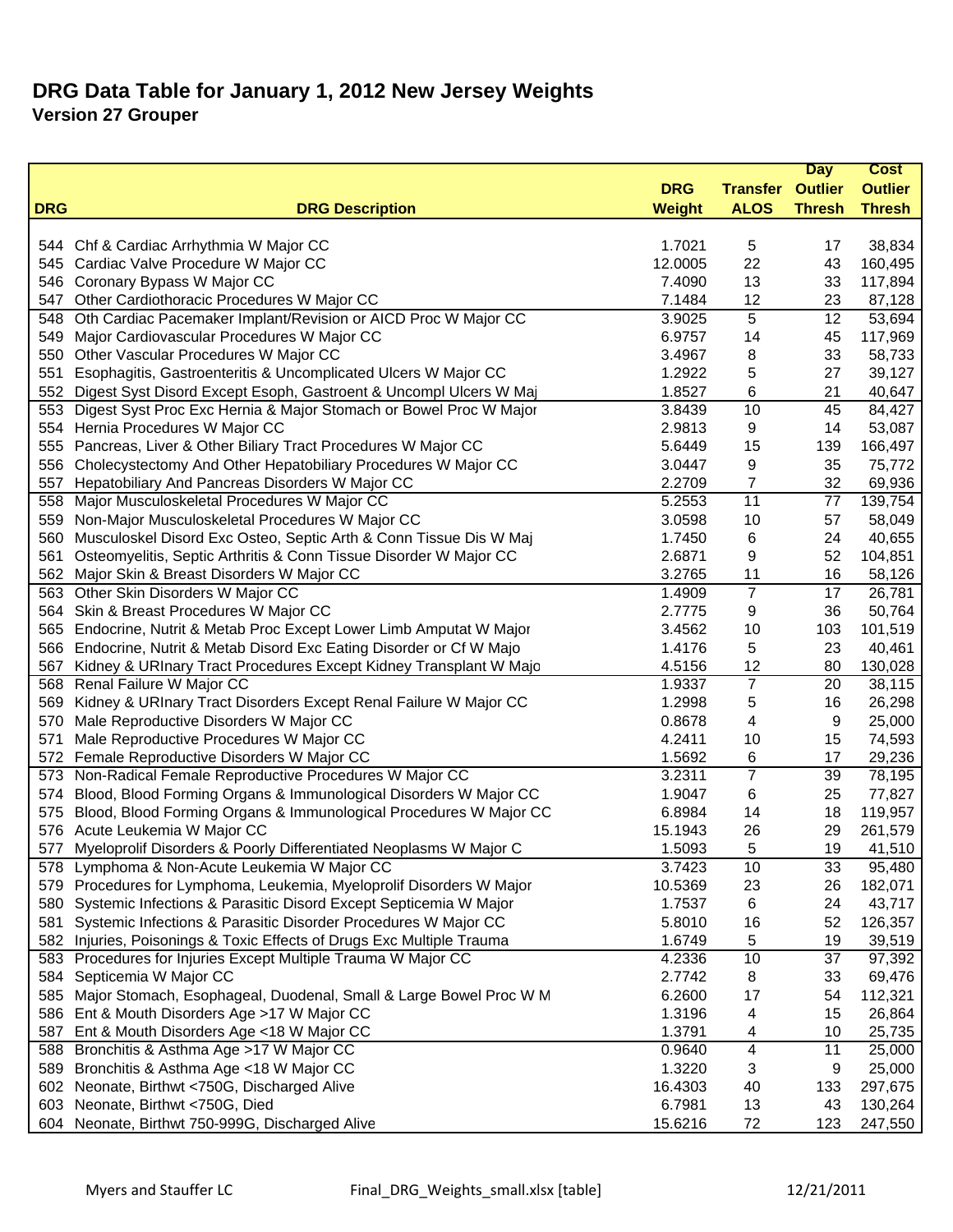|            |                                                                       |               |                         | <b>Day</b>    | Cost           |
|------------|-----------------------------------------------------------------------|---------------|-------------------------|---------------|----------------|
|            |                                                                       | <b>DRG</b>    | <b>Transfer Outlier</b> |               | <b>Outlier</b> |
| <b>DRG</b> | <b>DRG Description</b>                                                | <b>Weight</b> | <b>ALOS</b>             | <b>Thresh</b> | <b>Thresh</b>  |
|            |                                                                       |               |                         |               |                |
|            | 605 Neonate, Birthwt 750-999G, Died                                   | 5.1614        | 12                      | 32            | 98,610         |
| 606        | Neonate, Birthwt 1000-1499G, W Signif O.R. Proc, Discharged Alive     | 21.3807       | 94                      | 184           | 300,102        |
| 607        | Neonate, Birthwt 1000-1499G, W/O Signif O.R. Proc, Discharged Ali     | 8.1358        | 36                      | 78            | 133,735        |
| 608        | Neonate, Birthwt 1000-1499G, Died                                     | 16.6740       | 27                      | 29            | 286,842        |
| 609        | Neonate, Birthwt 1500-1999G, W Signif O.R. Proc, W Mult Major Pro     | 15.3438       | 47                      | 59            | 279,657        |
| 610        | Neonate, Birthwt 1500-1999G, W Signif O.R. Proc, W/O Mult Major P     | 11.0970       | $\overline{25}$         | 28            | 191,632        |
| 611        | Neonate, Bwt 1500-1999G, W/O Sign O.R. Proc, W Mult Maj Prob or M     | 5.0161        | 23                      | 48            | 88,687         |
| 612        | Neonate, Birthwt 1500-1999G, W/O Signif O.R. Proc, W Major Prob       | 3.8139        | 18                      | 41            | 58,907         |
| 613        | Neonate, Birthwt 1500-1999G, W/O Signif O.R. Proc, W Minor Prob       | 2.7120        | 13                      | 31            | 47,753         |
| 614        | Neonate, Birthwt 1500-1999G, W/O Signif O.R. Proc, W Other Prob       | 2.0820        | 10                      | 28            | 37,127         |
|            | 615 Neonate, Birthwt 2000-2499G, W Signif O.R. Proc, W Mult Major Pro | 15.3438       | 33                      | 59            | 279,657        |
| 616        | Neonate, Birthwt 2000-2499G, W Signif O.R. Proc, W/O Mult Major P     | 6.9148        | 19                      | 22            | 120,238        |
| 617        | Neonate, Bwt 2000-2499G, W/O Sign O.R. Proc, W Mult Maj Prob or M     | 3.1028        | 14                      | 38            | 59,884         |
| 618        | Neonate, Birthwt 2000-2499G, W/O Signif O.R. Proc, W Major Prob       | 1.9925        | 9                       | 29            | 46,796         |
| 619        | Neonate, Birthwt 2000-2499G, W/O Signif O.R. Proc, W Minor Prob       | 1.3046        | 6                       | 19            | 31,230         |
| 620        | Neonate, Bwt 2000-2499G, W/O Signif O.R. Proc, W Norm Newborn Dia     | 0.3081        | 3                       | 6             | 25,000         |
| 621        | Neonate, Birthwt 2000-2499G, W/O Signif O.R. Proc, W Other Prob       | 1.1612        | 6                       | 16            | 25,046         |
| 622        | Neonate, Birthwt >2499G, W Signif O.R. Proc, W Mult Major Prob        | 15.3438       | 26                      | 59            | 279,657        |
| 623        | Neonate, Birthwt >2499G, W Signif O.R. Proc, W/O Mult Major Prob      | 1.7071        | 5                       | 35            | 52,116         |
| 624        | Neonate, Birthwt >2499G, W Minor Abdom Procedure                      | 1.1793        | 3                       | 9             | 25,000         |
|            | 626 Neonate, Bwt >2499G, W/O Sign O.R. Proc, W Mult Maj Prob or MV 96 | 1.7071        | $\overline{7}$          | 35            | 52,116         |
| 627        | Neonate, Birthwt >2499G, W/O Signif O.R. Proc, W Major Prob           | 1.0020        | 5                       | 21            | 30,845         |
| 628        | Neonate, Birthwt >2499G, W/O Signif O.R. Proc, W Minor Prob           | 0.3909        | 3                       | 7             | 25,000         |
| 629        | Neonate, Bwt >2499G, W/O Signif O.R. Proc, W Normal Newborn Diag      | 0.2399        | 2                       | 4             | 25,000         |
| 630        | Neonate, Birthwt >2499G, W/O Signif O.R. Proc, W Other Prob           | 0.4881        | 3                       | 9             | 25,000         |
| 631        | BPD And Oth Chronic Respiratory Diseases Arising In Perinatal Per     | 1.5230        | $\overline{7}$          | 12            | 28,192         |
| 633        | Multiple, Other And Unspecified Congenital Anomalies, W CC            | 3.6128        | 19                      | 23            | 63,867         |
| 634        | Multiple, Other And Unspecified Congenital Anomalies, W/O CC          | 3.6128        | 12                      | 17            | 63,867         |
| 635        | Neonatal Aftercare for Weight Gain                                    | 1.9508        | 14                      | 18            | 35,497         |
| 636        | Infant Aftercare for Weight Gain, Age > 28 Days <1 Year               | 2.4386        | 18                      | 22            | 43,824         |
| 637        | Neonate, Died W/In One Day of Birth, Born Here                        | 0.2319        | $\mathbf{1}$            | 1             | 25,000         |
| 638        | Neonate, Died W/In One Day of Birth, Not Born Here                    | 1.4295        | 1                       | 7             | 26,595         |
| 639        | Neonate, Transferred <5 Days Old, Born Here                           | 0.3218        | 1                       | 3             | 25,000         |
|            | 640 Neonate, Transferred <5 Days Old, Not Born Here                   | 1.1625        | 2                       | 8             | 25,000         |
| 641        | Neonate, Birthweight >2499G, W ECMO                                   | 26.4201       | 27                      | 29            | 453,220        |
|            | 650 High Risk Cesarean Section W CC                                   | 1.2081        | 5                       | 18            | 25,000         |
| 651        | High Risk Cesarean Section W/O CC                                     | 0.9985        | 4                       | 12            | 25,000         |
|            | 652 High Risk Vaginal Delivery W Sterilization And/Or D&C             | 0.7902        | 2                       | 6             | 25,000         |
|            | 700 Tracheostomy for HIV Infection                                    | 10.8103       | 29                      | 66            | 154,741        |
|            | 701 HIV W O.R. Procedure & Ventilator or Nutritional Support          | 13.0737       | 29                      | 31            | 225,378        |
|            | 702 HIV W O.R. Procedure W Multiple Major Related Infections          | 11.1429       | 27                      | 29            | 192,417        |
|            | 703 HIV W O.R. Procedure W Major Related Diagnosis                    | 4.4700        | 14                      | 38            | 90,676         |
|            | 704 HIV W O.R. Procedure W/O Major Related Diagnosis                  | 2.9906        | 9                       | 36            | 57,036         |
|            | 705 HIV W Multiple Major Related Infections W TB                      | 7.3526        | 24                      | 27            | 127,710        |
|            | 706 HIV W Multiple Major Related Infections W/O TB                    | 3.6386        | 12                      | 28            | 62,419         |
|            | 707 HIV W Ventilator or Nutritional Support                           | 4.0037        | 10                      | 36            | 86,133         |
|            | 708 HIV W Major Related Diagnosis, Discharged AMA                     | 1.1191        | 5                       | 12            | 25,000         |
|            | 709 HIV W Major Related Diag W Mult Major or Signif Diag W TB         | 4.0969        | 18                      | 22            | 72,131         |
|            | 710 HIV W Major Related Diag W Mult Major or Signif Diag W/O TB       | 2.0273        | 8                       | 23            | 38,737         |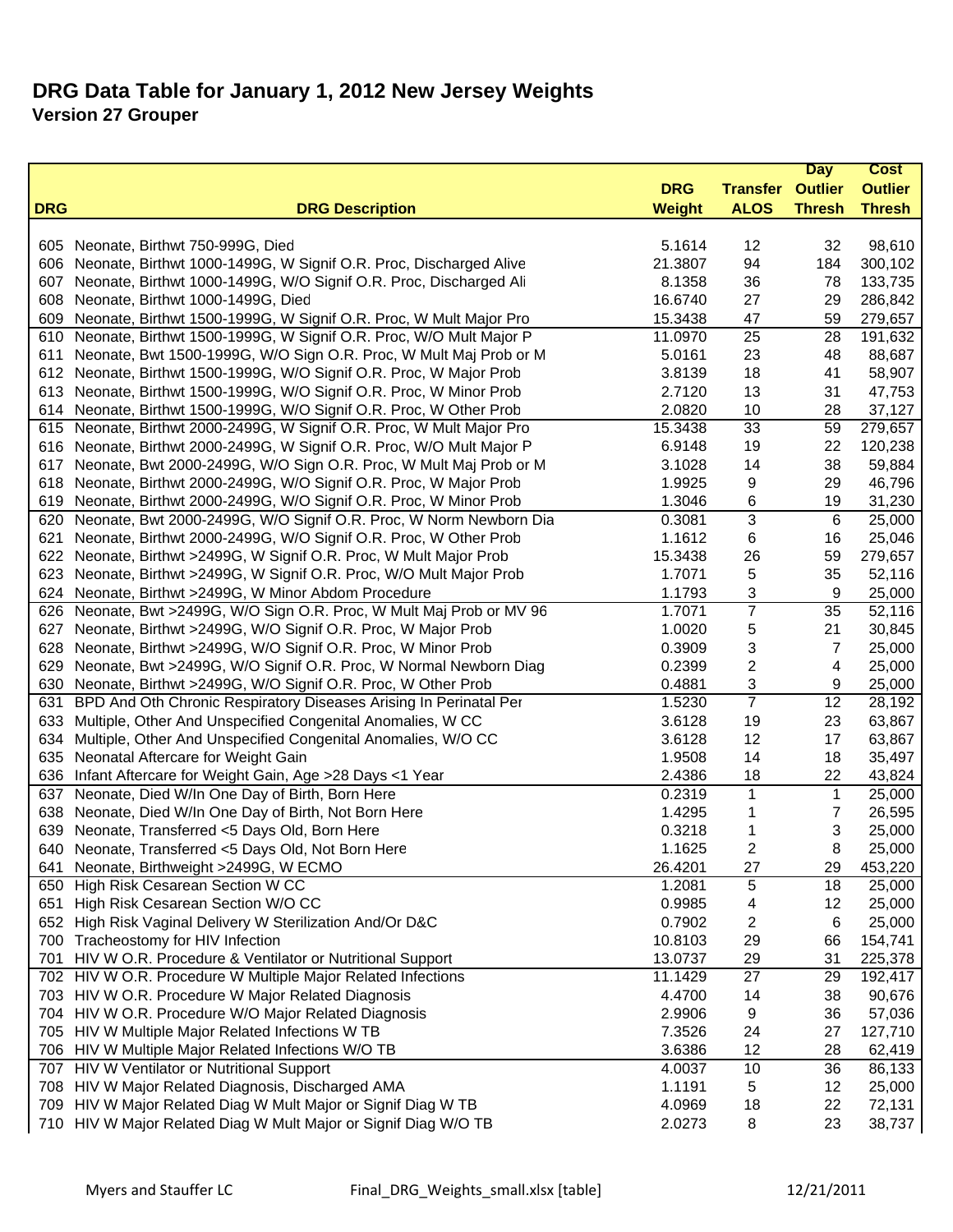| <b>DRG</b><br><b>Transfer Outlier</b><br><b>Outlier</b><br><b>DRG</b><br><b>Thresh</b><br><b>Thresh</b><br><b>DRG Description</b><br><b>Weight</b><br><b>ALOS</b><br>58,970<br>HIV W Major Related Diag W/O Mult Major or Signif Diag W TB<br>3.3259<br>14<br>18<br>711<br>712 HIV W Major Related Diag W/O Mult Major or Signif Diag W/O TB<br>5<br>1.2227<br>14<br>33,098<br>713 HIV W Significant Related Diagnosis, Discharged AMA<br>0.8949<br>18<br>25,000<br>3<br>714 HIV W Significant Related Diagnosis<br>1.2827<br>5<br>20<br>30,128<br>3<br>11<br>715 HIV W Other Related Diagnosis<br>0.5395<br>25,000<br>HIV W/O Other Related Diagnosis<br>1.0328<br>5<br>11<br>25,000<br>716<br>$\overline{12}$<br>Craniotomy for Multiple Significant Trauma<br>133,086<br>7.6675<br>17<br>730<br>Spine, Hip, Femur or Limb Proc for Multiple Significant Trauma<br>4.7926<br>30<br>95,563<br>731<br>11<br>732 Other O.R. Procedure for Multiple Significant Trauma<br>7<br>22<br>60,303<br>3.0128<br>Head, Chest And Lower Limb Diagnoses of Multiple Significant Trau<br>14<br>25,000<br>733<br>1.4012<br>4<br>Other Diagnoses of Multiple Significant Trauma<br>1.7892<br>5<br>11<br>32,735<br>734<br>3<br>737 Ventricular Shunt Revision<br>1.7425<br>9<br>31,940<br>4.4187<br>12<br>77,627<br>738 Craniotomy Age <18 W CC<br>7<br>Craniotomy Age <18 W/O CC<br>5<br>10<br>55,115<br>739<br>3.1001<br><b>Cystic Fibrosis</b><br>740<br>3.0800<br>10<br>18<br>41,116<br>0.2559<br>5<br>743<br>Opioid Abuse or Dependence, Left Against Medical Advice<br>2<br>25,000<br>Opioid Abuse or Dependence W CC<br>0.4578<br>4<br>19<br>25,000<br>744<br>Opioid Abuse or Dependence W/O CC<br>0.3804<br>10<br>745<br>3<br>25,000<br>746 Cocaine or Other Drug Abuse or Dependence, Left Against Medical A<br>0.3813<br>3<br>25,000<br>7<br>747 Cocaine or Other Drug Abuse or Dependence W CC<br>0.8383<br>25,000<br>4<br>16<br>748 Cocaine or Other Drug Abuse or Dependence W/O CC<br>0.5836<br>11<br>25,000<br>4<br>$\overline{2}$<br>749 Alcohol Abuse or Dependence, Left Against Medical Advice<br>25,000<br>0.3601<br>4<br>5<br>750 Alcohol Abuse or Dependence, W CC<br>1.0365<br>43<br>32,035<br>Alcohol Abuse or Dependence, W/O CC<br>0.5730<br>4<br>16<br>25,000<br>751<br>752 Lead Poisoning<br>5<br>11<br>25,000<br>0.7636<br>753 Compulsive Nutrition Disorder Rehabilitation<br>24<br>26,680<br>1.4419<br>11<br>5<br>1.7892<br>11<br>32,735<br>754<br>Tertiary Aftercare, Age =>1 Year<br>755<br>Spinal Fusion W CC<br>6.1292<br>11<br>43<br>96,453<br>756 Spinal Fusion W/O CC<br>3.8532<br>47,881<br>4<br>10<br>Back & Neck Procedures Except Spinal Fusion W CC<br>2.0752<br>5<br>11<br>37,619<br>757<br>Back & Neck Procedures Except Spinal Fusion W/O CC<br>1.1237<br>2<br>$\overline{7}$<br>758<br>25,000<br>$\mathbf{1}$<br>$\overline{7}$<br>Multiple Channel Cochlear Implants<br>6.9617<br>121,037<br>759<br>760<br>Hemophilia Factors Viii And Ix<br>10<br>59,849<br>3.3775<br>4<br>3<br>32<br>Traumatic Stupor & Coma, Coma >1 Hr<br>1.0038<br>38,514<br>761<br>762 Concussion, Intracranial Injury W Coma <1 Hr or No Coma Age <18<br>0.3051<br>25,000<br>2<br>1<br>Traumatic Stupor & Coma, Coma <1 Hr Age <18<br>0.8072<br>25,000<br>763<br>2<br>8<br>764 Concussion, Intracranial Injury W Coma <1 Hr or No Coma Age >17 W<br>$\overline{2}$<br>5<br>0.6893<br>25,000<br>765 Concussion, Intracranial Injury W Coma <1 Hr or No Coma Age >17 W<br>25,000<br>0.5522<br>6<br>1<br>766 Traumatic Stupor & Coma, Coma <1 Hr Age >17 W CC<br>1.2148<br>17<br>29,948<br>4<br>Traumatic Stupor & Coma, Coma <1 Hr Age >17 W/O CC<br>0.6229<br>2<br>25,000<br>767<br>6<br>Seizure & Headache Age <18 W CC<br>0.6666<br>2<br>25,000<br>768<br>6<br>$\overline{2}$<br>769 Seizure & Headache Age <18 W/O CC<br>6<br>0.6328<br>25,000<br>Respiratory Infections & Inflammations Exc Simple Pneumonia Age <<br>1.6467<br>12<br>30,304<br>770<br>6<br>Respiratory Infections & Inflammations Exc Simple Pneumonia Age <<br>1.2102<br>5<br>11<br>25,000<br>771<br>Simple Pneumonia & Pleurisy Age <18 W CC<br>3<br>0.6235<br>8<br>25,000<br>772<br>2<br>773<br>Simple Pneumonia & Pleurisy Age <18 W/O CC<br>0.4402<br>25,000<br>7<br>3<br>Bronchitis & Asthma Age <18 W CC<br>0.6352<br>8<br>25,000<br>774<br>Bronchitis & Asthma Age <18 W/O CC<br>0.4251<br>2<br>5<br>25,000<br>775<br>5<br>776 |                                                          |        |   | <b>Day</b> | <b>Cost</b> |
|-------------------------------------------------------------------------------------------------------------------------------------------------------------------------------------------------------------------------------------------------------------------------------------------------------------------------------------------------------------------------------------------------------------------------------------------------------------------------------------------------------------------------------------------------------------------------------------------------------------------------------------------------------------------------------------------------------------------------------------------------------------------------------------------------------------------------------------------------------------------------------------------------------------------------------------------------------------------------------------------------------------------------------------------------------------------------------------------------------------------------------------------------------------------------------------------------------------------------------------------------------------------------------------------------------------------------------------------------------------------------------------------------------------------------------------------------------------------------------------------------------------------------------------------------------------------------------------------------------------------------------------------------------------------------------------------------------------------------------------------------------------------------------------------------------------------------------------------------------------------------------------------------------------------------------------------------------------------------------------------------------------------------------------------------------------------------------------------------------------------------------------------------------------------------------------------------------------------------------------------------------------------------------------------------------------------------------------------------------------------------------------------------------------------------------------------------------------------------------------------------------------------------------------------------------------------------------------------------------------------------------------------------------------------------------------------------------------------------------------------------------------------------------------------------------------------------------------------------------------------------------------------------------------------------------------------------------------------------------------------------------------------------------------------------------------------------------------------------------------------------------------------------------------------------------------------------------------------------------------------------------------------------------------------------------------------------------------------------------------------------------------------------------------------------------------------------------------------------------------------------------------------------------------------------------------------------------------------------------------------------------------------------------------------------------------------------------------------------------------------------------------------------------------------------------------------------------------------------------------------------------------------------------------------------------------------------------------------------------------------------------------------------------------------------------------------------------------------------------------------------------------------------------------------------------------------------------------------------------------------------------------------------------------------------------------------------------------------------------------------------------------------------------------------|----------------------------------------------------------|--------|---|------------|-------------|
|                                                                                                                                                                                                                                                                                                                                                                                                                                                                                                                                                                                                                                                                                                                                                                                                                                                                                                                                                                                                                                                                                                                                                                                                                                                                                                                                                                                                                                                                                                                                                                                                                                                                                                                                                                                                                                                                                                                                                                                                                                                                                                                                                                                                                                                                                                                                                                                                                                                                                                                                                                                                                                                                                                                                                                                                                                                                                                                                                                                                                                                                                                                                                                                                                                                                                                                                                                                                                                                                                                                                                                                                                                                                                                                                                                                                                                                                                                                                                                                                                                                                                                                                                                                                                                                                                                                                                                                                                   |                                                          |        |   |            |             |
|                                                                                                                                                                                                                                                                                                                                                                                                                                                                                                                                                                                                                                                                                                                                                                                                                                                                                                                                                                                                                                                                                                                                                                                                                                                                                                                                                                                                                                                                                                                                                                                                                                                                                                                                                                                                                                                                                                                                                                                                                                                                                                                                                                                                                                                                                                                                                                                                                                                                                                                                                                                                                                                                                                                                                                                                                                                                                                                                                                                                                                                                                                                                                                                                                                                                                                                                                                                                                                                                                                                                                                                                                                                                                                                                                                                                                                                                                                                                                                                                                                                                                                                                                                                                                                                                                                                                                                                                                   |                                                          |        |   |            |             |
|                                                                                                                                                                                                                                                                                                                                                                                                                                                                                                                                                                                                                                                                                                                                                                                                                                                                                                                                                                                                                                                                                                                                                                                                                                                                                                                                                                                                                                                                                                                                                                                                                                                                                                                                                                                                                                                                                                                                                                                                                                                                                                                                                                                                                                                                                                                                                                                                                                                                                                                                                                                                                                                                                                                                                                                                                                                                                                                                                                                                                                                                                                                                                                                                                                                                                                                                                                                                                                                                                                                                                                                                                                                                                                                                                                                                                                                                                                                                                                                                                                                                                                                                                                                                                                                                                                                                                                                                                   |                                                          |        |   |            |             |
|                                                                                                                                                                                                                                                                                                                                                                                                                                                                                                                                                                                                                                                                                                                                                                                                                                                                                                                                                                                                                                                                                                                                                                                                                                                                                                                                                                                                                                                                                                                                                                                                                                                                                                                                                                                                                                                                                                                                                                                                                                                                                                                                                                                                                                                                                                                                                                                                                                                                                                                                                                                                                                                                                                                                                                                                                                                                                                                                                                                                                                                                                                                                                                                                                                                                                                                                                                                                                                                                                                                                                                                                                                                                                                                                                                                                                                                                                                                                                                                                                                                                                                                                                                                                                                                                                                                                                                                                                   |                                                          |        |   |            |             |
|                                                                                                                                                                                                                                                                                                                                                                                                                                                                                                                                                                                                                                                                                                                                                                                                                                                                                                                                                                                                                                                                                                                                                                                                                                                                                                                                                                                                                                                                                                                                                                                                                                                                                                                                                                                                                                                                                                                                                                                                                                                                                                                                                                                                                                                                                                                                                                                                                                                                                                                                                                                                                                                                                                                                                                                                                                                                                                                                                                                                                                                                                                                                                                                                                                                                                                                                                                                                                                                                                                                                                                                                                                                                                                                                                                                                                                                                                                                                                                                                                                                                                                                                                                                                                                                                                                                                                                                                                   |                                                          |        |   |            |             |
|                                                                                                                                                                                                                                                                                                                                                                                                                                                                                                                                                                                                                                                                                                                                                                                                                                                                                                                                                                                                                                                                                                                                                                                                                                                                                                                                                                                                                                                                                                                                                                                                                                                                                                                                                                                                                                                                                                                                                                                                                                                                                                                                                                                                                                                                                                                                                                                                                                                                                                                                                                                                                                                                                                                                                                                                                                                                                                                                                                                                                                                                                                                                                                                                                                                                                                                                                                                                                                                                                                                                                                                                                                                                                                                                                                                                                                                                                                                                                                                                                                                                                                                                                                                                                                                                                                                                                                                                                   |                                                          |        |   |            |             |
|                                                                                                                                                                                                                                                                                                                                                                                                                                                                                                                                                                                                                                                                                                                                                                                                                                                                                                                                                                                                                                                                                                                                                                                                                                                                                                                                                                                                                                                                                                                                                                                                                                                                                                                                                                                                                                                                                                                                                                                                                                                                                                                                                                                                                                                                                                                                                                                                                                                                                                                                                                                                                                                                                                                                                                                                                                                                                                                                                                                                                                                                                                                                                                                                                                                                                                                                                                                                                                                                                                                                                                                                                                                                                                                                                                                                                                                                                                                                                                                                                                                                                                                                                                                                                                                                                                                                                                                                                   |                                                          |        |   |            |             |
|                                                                                                                                                                                                                                                                                                                                                                                                                                                                                                                                                                                                                                                                                                                                                                                                                                                                                                                                                                                                                                                                                                                                                                                                                                                                                                                                                                                                                                                                                                                                                                                                                                                                                                                                                                                                                                                                                                                                                                                                                                                                                                                                                                                                                                                                                                                                                                                                                                                                                                                                                                                                                                                                                                                                                                                                                                                                                                                                                                                                                                                                                                                                                                                                                                                                                                                                                                                                                                                                                                                                                                                                                                                                                                                                                                                                                                                                                                                                                                                                                                                                                                                                                                                                                                                                                                                                                                                                                   |                                                          |        |   |            |             |
|                                                                                                                                                                                                                                                                                                                                                                                                                                                                                                                                                                                                                                                                                                                                                                                                                                                                                                                                                                                                                                                                                                                                                                                                                                                                                                                                                                                                                                                                                                                                                                                                                                                                                                                                                                                                                                                                                                                                                                                                                                                                                                                                                                                                                                                                                                                                                                                                                                                                                                                                                                                                                                                                                                                                                                                                                                                                                                                                                                                                                                                                                                                                                                                                                                                                                                                                                                                                                                                                                                                                                                                                                                                                                                                                                                                                                                                                                                                                                                                                                                                                                                                                                                                                                                                                                                                                                                                                                   |                                                          |        |   |            |             |
|                                                                                                                                                                                                                                                                                                                                                                                                                                                                                                                                                                                                                                                                                                                                                                                                                                                                                                                                                                                                                                                                                                                                                                                                                                                                                                                                                                                                                                                                                                                                                                                                                                                                                                                                                                                                                                                                                                                                                                                                                                                                                                                                                                                                                                                                                                                                                                                                                                                                                                                                                                                                                                                                                                                                                                                                                                                                                                                                                                                                                                                                                                                                                                                                                                                                                                                                                                                                                                                                                                                                                                                                                                                                                                                                                                                                                                                                                                                                                                                                                                                                                                                                                                                                                                                                                                                                                                                                                   |                                                          |        |   |            |             |
|                                                                                                                                                                                                                                                                                                                                                                                                                                                                                                                                                                                                                                                                                                                                                                                                                                                                                                                                                                                                                                                                                                                                                                                                                                                                                                                                                                                                                                                                                                                                                                                                                                                                                                                                                                                                                                                                                                                                                                                                                                                                                                                                                                                                                                                                                                                                                                                                                                                                                                                                                                                                                                                                                                                                                                                                                                                                                                                                                                                                                                                                                                                                                                                                                                                                                                                                                                                                                                                                                                                                                                                                                                                                                                                                                                                                                                                                                                                                                                                                                                                                                                                                                                                                                                                                                                                                                                                                                   |                                                          |        |   |            |             |
|                                                                                                                                                                                                                                                                                                                                                                                                                                                                                                                                                                                                                                                                                                                                                                                                                                                                                                                                                                                                                                                                                                                                                                                                                                                                                                                                                                                                                                                                                                                                                                                                                                                                                                                                                                                                                                                                                                                                                                                                                                                                                                                                                                                                                                                                                                                                                                                                                                                                                                                                                                                                                                                                                                                                                                                                                                                                                                                                                                                                                                                                                                                                                                                                                                                                                                                                                                                                                                                                                                                                                                                                                                                                                                                                                                                                                                                                                                                                                                                                                                                                                                                                                                                                                                                                                                                                                                                                                   |                                                          |        |   |            |             |
|                                                                                                                                                                                                                                                                                                                                                                                                                                                                                                                                                                                                                                                                                                                                                                                                                                                                                                                                                                                                                                                                                                                                                                                                                                                                                                                                                                                                                                                                                                                                                                                                                                                                                                                                                                                                                                                                                                                                                                                                                                                                                                                                                                                                                                                                                                                                                                                                                                                                                                                                                                                                                                                                                                                                                                                                                                                                                                                                                                                                                                                                                                                                                                                                                                                                                                                                                                                                                                                                                                                                                                                                                                                                                                                                                                                                                                                                                                                                                                                                                                                                                                                                                                                                                                                                                                                                                                                                                   |                                                          |        |   |            |             |
|                                                                                                                                                                                                                                                                                                                                                                                                                                                                                                                                                                                                                                                                                                                                                                                                                                                                                                                                                                                                                                                                                                                                                                                                                                                                                                                                                                                                                                                                                                                                                                                                                                                                                                                                                                                                                                                                                                                                                                                                                                                                                                                                                                                                                                                                                                                                                                                                                                                                                                                                                                                                                                                                                                                                                                                                                                                                                                                                                                                                                                                                                                                                                                                                                                                                                                                                                                                                                                                                                                                                                                                                                                                                                                                                                                                                                                                                                                                                                                                                                                                                                                                                                                                                                                                                                                                                                                                                                   |                                                          |        |   |            |             |
|                                                                                                                                                                                                                                                                                                                                                                                                                                                                                                                                                                                                                                                                                                                                                                                                                                                                                                                                                                                                                                                                                                                                                                                                                                                                                                                                                                                                                                                                                                                                                                                                                                                                                                                                                                                                                                                                                                                                                                                                                                                                                                                                                                                                                                                                                                                                                                                                                                                                                                                                                                                                                                                                                                                                                                                                                                                                                                                                                                                                                                                                                                                                                                                                                                                                                                                                                                                                                                                                                                                                                                                                                                                                                                                                                                                                                                                                                                                                                                                                                                                                                                                                                                                                                                                                                                                                                                                                                   |                                                          |        |   |            |             |
|                                                                                                                                                                                                                                                                                                                                                                                                                                                                                                                                                                                                                                                                                                                                                                                                                                                                                                                                                                                                                                                                                                                                                                                                                                                                                                                                                                                                                                                                                                                                                                                                                                                                                                                                                                                                                                                                                                                                                                                                                                                                                                                                                                                                                                                                                                                                                                                                                                                                                                                                                                                                                                                                                                                                                                                                                                                                                                                                                                                                                                                                                                                                                                                                                                                                                                                                                                                                                                                                                                                                                                                                                                                                                                                                                                                                                                                                                                                                                                                                                                                                                                                                                                                                                                                                                                                                                                                                                   |                                                          |        |   |            |             |
|                                                                                                                                                                                                                                                                                                                                                                                                                                                                                                                                                                                                                                                                                                                                                                                                                                                                                                                                                                                                                                                                                                                                                                                                                                                                                                                                                                                                                                                                                                                                                                                                                                                                                                                                                                                                                                                                                                                                                                                                                                                                                                                                                                                                                                                                                                                                                                                                                                                                                                                                                                                                                                                                                                                                                                                                                                                                                                                                                                                                                                                                                                                                                                                                                                                                                                                                                                                                                                                                                                                                                                                                                                                                                                                                                                                                                                                                                                                                                                                                                                                                                                                                                                                                                                                                                                                                                                                                                   |                                                          |        |   |            |             |
|                                                                                                                                                                                                                                                                                                                                                                                                                                                                                                                                                                                                                                                                                                                                                                                                                                                                                                                                                                                                                                                                                                                                                                                                                                                                                                                                                                                                                                                                                                                                                                                                                                                                                                                                                                                                                                                                                                                                                                                                                                                                                                                                                                                                                                                                                                                                                                                                                                                                                                                                                                                                                                                                                                                                                                                                                                                                                                                                                                                                                                                                                                                                                                                                                                                                                                                                                                                                                                                                                                                                                                                                                                                                                                                                                                                                                                                                                                                                                                                                                                                                                                                                                                                                                                                                                                                                                                                                                   |                                                          |        |   |            |             |
|                                                                                                                                                                                                                                                                                                                                                                                                                                                                                                                                                                                                                                                                                                                                                                                                                                                                                                                                                                                                                                                                                                                                                                                                                                                                                                                                                                                                                                                                                                                                                                                                                                                                                                                                                                                                                                                                                                                                                                                                                                                                                                                                                                                                                                                                                                                                                                                                                                                                                                                                                                                                                                                                                                                                                                                                                                                                                                                                                                                                                                                                                                                                                                                                                                                                                                                                                                                                                                                                                                                                                                                                                                                                                                                                                                                                                                                                                                                                                                                                                                                                                                                                                                                                                                                                                                                                                                                                                   |                                                          |        |   |            |             |
|                                                                                                                                                                                                                                                                                                                                                                                                                                                                                                                                                                                                                                                                                                                                                                                                                                                                                                                                                                                                                                                                                                                                                                                                                                                                                                                                                                                                                                                                                                                                                                                                                                                                                                                                                                                                                                                                                                                                                                                                                                                                                                                                                                                                                                                                                                                                                                                                                                                                                                                                                                                                                                                                                                                                                                                                                                                                                                                                                                                                                                                                                                                                                                                                                                                                                                                                                                                                                                                                                                                                                                                                                                                                                                                                                                                                                                                                                                                                                                                                                                                                                                                                                                                                                                                                                                                                                                                                                   |                                                          |        |   |            |             |
|                                                                                                                                                                                                                                                                                                                                                                                                                                                                                                                                                                                                                                                                                                                                                                                                                                                                                                                                                                                                                                                                                                                                                                                                                                                                                                                                                                                                                                                                                                                                                                                                                                                                                                                                                                                                                                                                                                                                                                                                                                                                                                                                                                                                                                                                                                                                                                                                                                                                                                                                                                                                                                                                                                                                                                                                                                                                                                                                                                                                                                                                                                                                                                                                                                                                                                                                                                                                                                                                                                                                                                                                                                                                                                                                                                                                                                                                                                                                                                                                                                                                                                                                                                                                                                                                                                                                                                                                                   |                                                          |        |   |            |             |
|                                                                                                                                                                                                                                                                                                                                                                                                                                                                                                                                                                                                                                                                                                                                                                                                                                                                                                                                                                                                                                                                                                                                                                                                                                                                                                                                                                                                                                                                                                                                                                                                                                                                                                                                                                                                                                                                                                                                                                                                                                                                                                                                                                                                                                                                                                                                                                                                                                                                                                                                                                                                                                                                                                                                                                                                                                                                                                                                                                                                                                                                                                                                                                                                                                                                                                                                                                                                                                                                                                                                                                                                                                                                                                                                                                                                                                                                                                                                                                                                                                                                                                                                                                                                                                                                                                                                                                                                                   |                                                          |        |   |            |             |
|                                                                                                                                                                                                                                                                                                                                                                                                                                                                                                                                                                                                                                                                                                                                                                                                                                                                                                                                                                                                                                                                                                                                                                                                                                                                                                                                                                                                                                                                                                                                                                                                                                                                                                                                                                                                                                                                                                                                                                                                                                                                                                                                                                                                                                                                                                                                                                                                                                                                                                                                                                                                                                                                                                                                                                                                                                                                                                                                                                                                                                                                                                                                                                                                                                                                                                                                                                                                                                                                                                                                                                                                                                                                                                                                                                                                                                                                                                                                                                                                                                                                                                                                                                                                                                                                                                                                                                                                                   |                                                          |        |   |            |             |
|                                                                                                                                                                                                                                                                                                                                                                                                                                                                                                                                                                                                                                                                                                                                                                                                                                                                                                                                                                                                                                                                                                                                                                                                                                                                                                                                                                                                                                                                                                                                                                                                                                                                                                                                                                                                                                                                                                                                                                                                                                                                                                                                                                                                                                                                                                                                                                                                                                                                                                                                                                                                                                                                                                                                                                                                                                                                                                                                                                                                                                                                                                                                                                                                                                                                                                                                                                                                                                                                                                                                                                                                                                                                                                                                                                                                                                                                                                                                                                                                                                                                                                                                                                                                                                                                                                                                                                                                                   |                                                          |        |   |            |             |
|                                                                                                                                                                                                                                                                                                                                                                                                                                                                                                                                                                                                                                                                                                                                                                                                                                                                                                                                                                                                                                                                                                                                                                                                                                                                                                                                                                                                                                                                                                                                                                                                                                                                                                                                                                                                                                                                                                                                                                                                                                                                                                                                                                                                                                                                                                                                                                                                                                                                                                                                                                                                                                                                                                                                                                                                                                                                                                                                                                                                                                                                                                                                                                                                                                                                                                                                                                                                                                                                                                                                                                                                                                                                                                                                                                                                                                                                                                                                                                                                                                                                                                                                                                                                                                                                                                                                                                                                                   |                                                          |        |   |            |             |
|                                                                                                                                                                                                                                                                                                                                                                                                                                                                                                                                                                                                                                                                                                                                                                                                                                                                                                                                                                                                                                                                                                                                                                                                                                                                                                                                                                                                                                                                                                                                                                                                                                                                                                                                                                                                                                                                                                                                                                                                                                                                                                                                                                                                                                                                                                                                                                                                                                                                                                                                                                                                                                                                                                                                                                                                                                                                                                                                                                                                                                                                                                                                                                                                                                                                                                                                                                                                                                                                                                                                                                                                                                                                                                                                                                                                                                                                                                                                                                                                                                                                                                                                                                                                                                                                                                                                                                                                                   |                                                          |        |   |            |             |
|                                                                                                                                                                                                                                                                                                                                                                                                                                                                                                                                                                                                                                                                                                                                                                                                                                                                                                                                                                                                                                                                                                                                                                                                                                                                                                                                                                                                                                                                                                                                                                                                                                                                                                                                                                                                                                                                                                                                                                                                                                                                                                                                                                                                                                                                                                                                                                                                                                                                                                                                                                                                                                                                                                                                                                                                                                                                                                                                                                                                                                                                                                                                                                                                                                                                                                                                                                                                                                                                                                                                                                                                                                                                                                                                                                                                                                                                                                                                                                                                                                                                                                                                                                                                                                                                                                                                                                                                                   |                                                          |        |   |            |             |
|                                                                                                                                                                                                                                                                                                                                                                                                                                                                                                                                                                                                                                                                                                                                                                                                                                                                                                                                                                                                                                                                                                                                                                                                                                                                                                                                                                                                                                                                                                                                                                                                                                                                                                                                                                                                                                                                                                                                                                                                                                                                                                                                                                                                                                                                                                                                                                                                                                                                                                                                                                                                                                                                                                                                                                                                                                                                                                                                                                                                                                                                                                                                                                                                                                                                                                                                                                                                                                                                                                                                                                                                                                                                                                                                                                                                                                                                                                                                                                                                                                                                                                                                                                                                                                                                                                                                                                                                                   |                                                          |        |   |            |             |
|                                                                                                                                                                                                                                                                                                                                                                                                                                                                                                                                                                                                                                                                                                                                                                                                                                                                                                                                                                                                                                                                                                                                                                                                                                                                                                                                                                                                                                                                                                                                                                                                                                                                                                                                                                                                                                                                                                                                                                                                                                                                                                                                                                                                                                                                                                                                                                                                                                                                                                                                                                                                                                                                                                                                                                                                                                                                                                                                                                                                                                                                                                                                                                                                                                                                                                                                                                                                                                                                                                                                                                                                                                                                                                                                                                                                                                                                                                                                                                                                                                                                                                                                                                                                                                                                                                                                                                                                                   |                                                          |        |   |            |             |
|                                                                                                                                                                                                                                                                                                                                                                                                                                                                                                                                                                                                                                                                                                                                                                                                                                                                                                                                                                                                                                                                                                                                                                                                                                                                                                                                                                                                                                                                                                                                                                                                                                                                                                                                                                                                                                                                                                                                                                                                                                                                                                                                                                                                                                                                                                                                                                                                                                                                                                                                                                                                                                                                                                                                                                                                                                                                                                                                                                                                                                                                                                                                                                                                                                                                                                                                                                                                                                                                                                                                                                                                                                                                                                                                                                                                                                                                                                                                                                                                                                                                                                                                                                                                                                                                                                                                                                                                                   |                                                          |        |   |            |             |
|                                                                                                                                                                                                                                                                                                                                                                                                                                                                                                                                                                                                                                                                                                                                                                                                                                                                                                                                                                                                                                                                                                                                                                                                                                                                                                                                                                                                                                                                                                                                                                                                                                                                                                                                                                                                                                                                                                                                                                                                                                                                                                                                                                                                                                                                                                                                                                                                                                                                                                                                                                                                                                                                                                                                                                                                                                                                                                                                                                                                                                                                                                                                                                                                                                                                                                                                                                                                                                                                                                                                                                                                                                                                                                                                                                                                                                                                                                                                                                                                                                                                                                                                                                                                                                                                                                                                                                                                                   |                                                          |        |   |            |             |
|                                                                                                                                                                                                                                                                                                                                                                                                                                                                                                                                                                                                                                                                                                                                                                                                                                                                                                                                                                                                                                                                                                                                                                                                                                                                                                                                                                                                                                                                                                                                                                                                                                                                                                                                                                                                                                                                                                                                                                                                                                                                                                                                                                                                                                                                                                                                                                                                                                                                                                                                                                                                                                                                                                                                                                                                                                                                                                                                                                                                                                                                                                                                                                                                                                                                                                                                                                                                                                                                                                                                                                                                                                                                                                                                                                                                                                                                                                                                                                                                                                                                                                                                                                                                                                                                                                                                                                                                                   |                                                          |        |   |            |             |
|                                                                                                                                                                                                                                                                                                                                                                                                                                                                                                                                                                                                                                                                                                                                                                                                                                                                                                                                                                                                                                                                                                                                                                                                                                                                                                                                                                                                                                                                                                                                                                                                                                                                                                                                                                                                                                                                                                                                                                                                                                                                                                                                                                                                                                                                                                                                                                                                                                                                                                                                                                                                                                                                                                                                                                                                                                                                                                                                                                                                                                                                                                                                                                                                                                                                                                                                                                                                                                                                                                                                                                                                                                                                                                                                                                                                                                                                                                                                                                                                                                                                                                                                                                                                                                                                                                                                                                                                                   |                                                          |        |   |            |             |
|                                                                                                                                                                                                                                                                                                                                                                                                                                                                                                                                                                                                                                                                                                                                                                                                                                                                                                                                                                                                                                                                                                                                                                                                                                                                                                                                                                                                                                                                                                                                                                                                                                                                                                                                                                                                                                                                                                                                                                                                                                                                                                                                                                                                                                                                                                                                                                                                                                                                                                                                                                                                                                                                                                                                                                                                                                                                                                                                                                                                                                                                                                                                                                                                                                                                                                                                                                                                                                                                                                                                                                                                                                                                                                                                                                                                                                                                                                                                                                                                                                                                                                                                                                                                                                                                                                                                                                                                                   |                                                          |        |   |            |             |
|                                                                                                                                                                                                                                                                                                                                                                                                                                                                                                                                                                                                                                                                                                                                                                                                                                                                                                                                                                                                                                                                                                                                                                                                                                                                                                                                                                                                                                                                                                                                                                                                                                                                                                                                                                                                                                                                                                                                                                                                                                                                                                                                                                                                                                                                                                                                                                                                                                                                                                                                                                                                                                                                                                                                                                                                                                                                                                                                                                                                                                                                                                                                                                                                                                                                                                                                                                                                                                                                                                                                                                                                                                                                                                                                                                                                                                                                                                                                                                                                                                                                                                                                                                                                                                                                                                                                                                                                                   |                                                          |        |   |            |             |
|                                                                                                                                                                                                                                                                                                                                                                                                                                                                                                                                                                                                                                                                                                                                                                                                                                                                                                                                                                                                                                                                                                                                                                                                                                                                                                                                                                                                                                                                                                                                                                                                                                                                                                                                                                                                                                                                                                                                                                                                                                                                                                                                                                                                                                                                                                                                                                                                                                                                                                                                                                                                                                                                                                                                                                                                                                                                                                                                                                                                                                                                                                                                                                                                                                                                                                                                                                                                                                                                                                                                                                                                                                                                                                                                                                                                                                                                                                                                                                                                                                                                                                                                                                                                                                                                                                                                                                                                                   |                                                          |        |   |            |             |
|                                                                                                                                                                                                                                                                                                                                                                                                                                                                                                                                                                                                                                                                                                                                                                                                                                                                                                                                                                                                                                                                                                                                                                                                                                                                                                                                                                                                                                                                                                                                                                                                                                                                                                                                                                                                                                                                                                                                                                                                                                                                                                                                                                                                                                                                                                                                                                                                                                                                                                                                                                                                                                                                                                                                                                                                                                                                                                                                                                                                                                                                                                                                                                                                                                                                                                                                                                                                                                                                                                                                                                                                                                                                                                                                                                                                                                                                                                                                                                                                                                                                                                                                                                                                                                                                                                                                                                                                                   |                                                          |        |   |            |             |
|                                                                                                                                                                                                                                                                                                                                                                                                                                                                                                                                                                                                                                                                                                                                                                                                                                                                                                                                                                                                                                                                                                                                                                                                                                                                                                                                                                                                                                                                                                                                                                                                                                                                                                                                                                                                                                                                                                                                                                                                                                                                                                                                                                                                                                                                                                                                                                                                                                                                                                                                                                                                                                                                                                                                                                                                                                                                                                                                                                                                                                                                                                                                                                                                                                                                                                                                                                                                                                                                                                                                                                                                                                                                                                                                                                                                                                                                                                                                                                                                                                                                                                                                                                                                                                                                                                                                                                                                                   |                                                          |        |   |            |             |
|                                                                                                                                                                                                                                                                                                                                                                                                                                                                                                                                                                                                                                                                                                                                                                                                                                                                                                                                                                                                                                                                                                                                                                                                                                                                                                                                                                                                                                                                                                                                                                                                                                                                                                                                                                                                                                                                                                                                                                                                                                                                                                                                                                                                                                                                                                                                                                                                                                                                                                                                                                                                                                                                                                                                                                                                                                                                                                                                                                                                                                                                                                                                                                                                                                                                                                                                                                                                                                                                                                                                                                                                                                                                                                                                                                                                                                                                                                                                                                                                                                                                                                                                                                                                                                                                                                                                                                                                                   |                                                          |        |   |            |             |
|                                                                                                                                                                                                                                                                                                                                                                                                                                                                                                                                                                                                                                                                                                                                                                                                                                                                                                                                                                                                                                                                                                                                                                                                                                                                                                                                                                                                                                                                                                                                                                                                                                                                                                                                                                                                                                                                                                                                                                                                                                                                                                                                                                                                                                                                                                                                                                                                                                                                                                                                                                                                                                                                                                                                                                                                                                                                                                                                                                                                                                                                                                                                                                                                                                                                                                                                                                                                                                                                                                                                                                                                                                                                                                                                                                                                                                                                                                                                                                                                                                                                                                                                                                                                                                                                                                                                                                                                                   |                                                          |        |   |            |             |
|                                                                                                                                                                                                                                                                                                                                                                                                                                                                                                                                                                                                                                                                                                                                                                                                                                                                                                                                                                                                                                                                                                                                                                                                                                                                                                                                                                                                                                                                                                                                                                                                                                                                                                                                                                                                                                                                                                                                                                                                                                                                                                                                                                                                                                                                                                                                                                                                                                                                                                                                                                                                                                                                                                                                                                                                                                                                                                                                                                                                                                                                                                                                                                                                                                                                                                                                                                                                                                                                                                                                                                                                                                                                                                                                                                                                                                                                                                                                                                                                                                                                                                                                                                                                                                                                                                                                                                                                                   |                                                          |        |   |            |             |
|                                                                                                                                                                                                                                                                                                                                                                                                                                                                                                                                                                                                                                                                                                                                                                                                                                                                                                                                                                                                                                                                                                                                                                                                                                                                                                                                                                                                                                                                                                                                                                                                                                                                                                                                                                                                                                                                                                                                                                                                                                                                                                                                                                                                                                                                                                                                                                                                                                                                                                                                                                                                                                                                                                                                                                                                                                                                                                                                                                                                                                                                                                                                                                                                                                                                                                                                                                                                                                                                                                                                                                                                                                                                                                                                                                                                                                                                                                                                                                                                                                                                                                                                                                                                                                                                                                                                                                                                                   |                                                          |        |   |            |             |
|                                                                                                                                                                                                                                                                                                                                                                                                                                                                                                                                                                                                                                                                                                                                                                                                                                                                                                                                                                                                                                                                                                                                                                                                                                                                                                                                                                                                                                                                                                                                                                                                                                                                                                                                                                                                                                                                                                                                                                                                                                                                                                                                                                                                                                                                                                                                                                                                                                                                                                                                                                                                                                                                                                                                                                                                                                                                                                                                                                                                                                                                                                                                                                                                                                                                                                                                                                                                                                                                                                                                                                                                                                                                                                                                                                                                                                                                                                                                                                                                                                                                                                                                                                                                                                                                                                                                                                                                                   |                                                          |        |   |            |             |
|                                                                                                                                                                                                                                                                                                                                                                                                                                                                                                                                                                                                                                                                                                                                                                                                                                                                                                                                                                                                                                                                                                                                                                                                                                                                                                                                                                                                                                                                                                                                                                                                                                                                                                                                                                                                                                                                                                                                                                                                                                                                                                                                                                                                                                                                                                                                                                                                                                                                                                                                                                                                                                                                                                                                                                                                                                                                                                                                                                                                                                                                                                                                                                                                                                                                                                                                                                                                                                                                                                                                                                                                                                                                                                                                                                                                                                                                                                                                                                                                                                                                                                                                                                                                                                                                                                                                                                                                                   |                                                          |        |   |            |             |
|                                                                                                                                                                                                                                                                                                                                                                                                                                                                                                                                                                                                                                                                                                                                                                                                                                                                                                                                                                                                                                                                                                                                                                                                                                                                                                                                                                                                                                                                                                                                                                                                                                                                                                                                                                                                                                                                                                                                                                                                                                                                                                                                                                                                                                                                                                                                                                                                                                                                                                                                                                                                                                                                                                                                                                                                                                                                                                                                                                                                                                                                                                                                                                                                                                                                                                                                                                                                                                                                                                                                                                                                                                                                                                                                                                                                                                                                                                                                                                                                                                                                                                                                                                                                                                                                                                                                                                                                                   |                                                          |        |   |            |             |
|                                                                                                                                                                                                                                                                                                                                                                                                                                                                                                                                                                                                                                                                                                                                                                                                                                                                                                                                                                                                                                                                                                                                                                                                                                                                                                                                                                                                                                                                                                                                                                                                                                                                                                                                                                                                                                                                                                                                                                                                                                                                                                                                                                                                                                                                                                                                                                                                                                                                                                                                                                                                                                                                                                                                                                                                                                                                                                                                                                                                                                                                                                                                                                                                                                                                                                                                                                                                                                                                                                                                                                                                                                                                                                                                                                                                                                                                                                                                                                                                                                                                                                                                                                                                                                                                                                                                                                                                                   |                                                          |        |   |            |             |
|                                                                                                                                                                                                                                                                                                                                                                                                                                                                                                                                                                                                                                                                                                                                                                                                                                                                                                                                                                                                                                                                                                                                                                                                                                                                                                                                                                                                                                                                                                                                                                                                                                                                                                                                                                                                                                                                                                                                                                                                                                                                                                                                                                                                                                                                                                                                                                                                                                                                                                                                                                                                                                                                                                                                                                                                                                                                                                                                                                                                                                                                                                                                                                                                                                                                                                                                                                                                                                                                                                                                                                                                                                                                                                                                                                                                                                                                                                                                                                                                                                                                                                                                                                                                                                                                                                                                                                                                                   |                                                          |        |   |            |             |
|                                                                                                                                                                                                                                                                                                                                                                                                                                                                                                                                                                                                                                                                                                                                                                                                                                                                                                                                                                                                                                                                                                                                                                                                                                                                                                                                                                                                                                                                                                                                                                                                                                                                                                                                                                                                                                                                                                                                                                                                                                                                                                                                                                                                                                                                                                                                                                                                                                                                                                                                                                                                                                                                                                                                                                                                                                                                                                                                                                                                                                                                                                                                                                                                                                                                                                                                                                                                                                                                                                                                                                                                                                                                                                                                                                                                                                                                                                                                                                                                                                                                                                                                                                                                                                                                                                                                                                                                                   |                                                          |        |   |            |             |
|                                                                                                                                                                                                                                                                                                                                                                                                                                                                                                                                                                                                                                                                                                                                                                                                                                                                                                                                                                                                                                                                                                                                                                                                                                                                                                                                                                                                                                                                                                                                                                                                                                                                                                                                                                                                                                                                                                                                                                                                                                                                                                                                                                                                                                                                                                                                                                                                                                                                                                                                                                                                                                                                                                                                                                                                                                                                                                                                                                                                                                                                                                                                                                                                                                                                                                                                                                                                                                                                                                                                                                                                                                                                                                                                                                                                                                                                                                                                                                                                                                                                                                                                                                                                                                                                                                                                                                                                                   |                                                          |        |   |            |             |
|                                                                                                                                                                                                                                                                                                                                                                                                                                                                                                                                                                                                                                                                                                                                                                                                                                                                                                                                                                                                                                                                                                                                                                                                                                                                                                                                                                                                                                                                                                                                                                                                                                                                                                                                                                                                                                                                                                                                                                                                                                                                                                                                                                                                                                                                                                                                                                                                                                                                                                                                                                                                                                                                                                                                                                                                                                                                                                                                                                                                                                                                                                                                                                                                                                                                                                                                                                                                                                                                                                                                                                                                                                                                                                                                                                                                                                                                                                                                                                                                                                                                                                                                                                                                                                                                                                                                                                                                                   |                                                          |        |   |            |             |
|                                                                                                                                                                                                                                                                                                                                                                                                                                                                                                                                                                                                                                                                                                                                                                                                                                                                                                                                                                                                                                                                                                                                                                                                                                                                                                                                                                                                                                                                                                                                                                                                                                                                                                                                                                                                                                                                                                                                                                                                                                                                                                                                                                                                                                                                                                                                                                                                                                                                                                                                                                                                                                                                                                                                                                                                                                                                                                                                                                                                                                                                                                                                                                                                                                                                                                                                                                                                                                                                                                                                                                                                                                                                                                                                                                                                                                                                                                                                                                                                                                                                                                                                                                                                                                                                                                                                                                                                                   |                                                          |        |   |            |             |
|                                                                                                                                                                                                                                                                                                                                                                                                                                                                                                                                                                                                                                                                                                                                                                                                                                                                                                                                                                                                                                                                                                                                                                                                                                                                                                                                                                                                                                                                                                                                                                                                                                                                                                                                                                                                                                                                                                                                                                                                                                                                                                                                                                                                                                                                                                                                                                                                                                                                                                                                                                                                                                                                                                                                                                                                                                                                                                                                                                                                                                                                                                                                                                                                                                                                                                                                                                                                                                                                                                                                                                                                                                                                                                                                                                                                                                                                                                                                                                                                                                                                                                                                                                                                                                                                                                                                                                                                                   | Esophagitis, Gastroent & Misc Digest Disord Age <18 W CC | 0.5088 | 3 |            | 25,000      |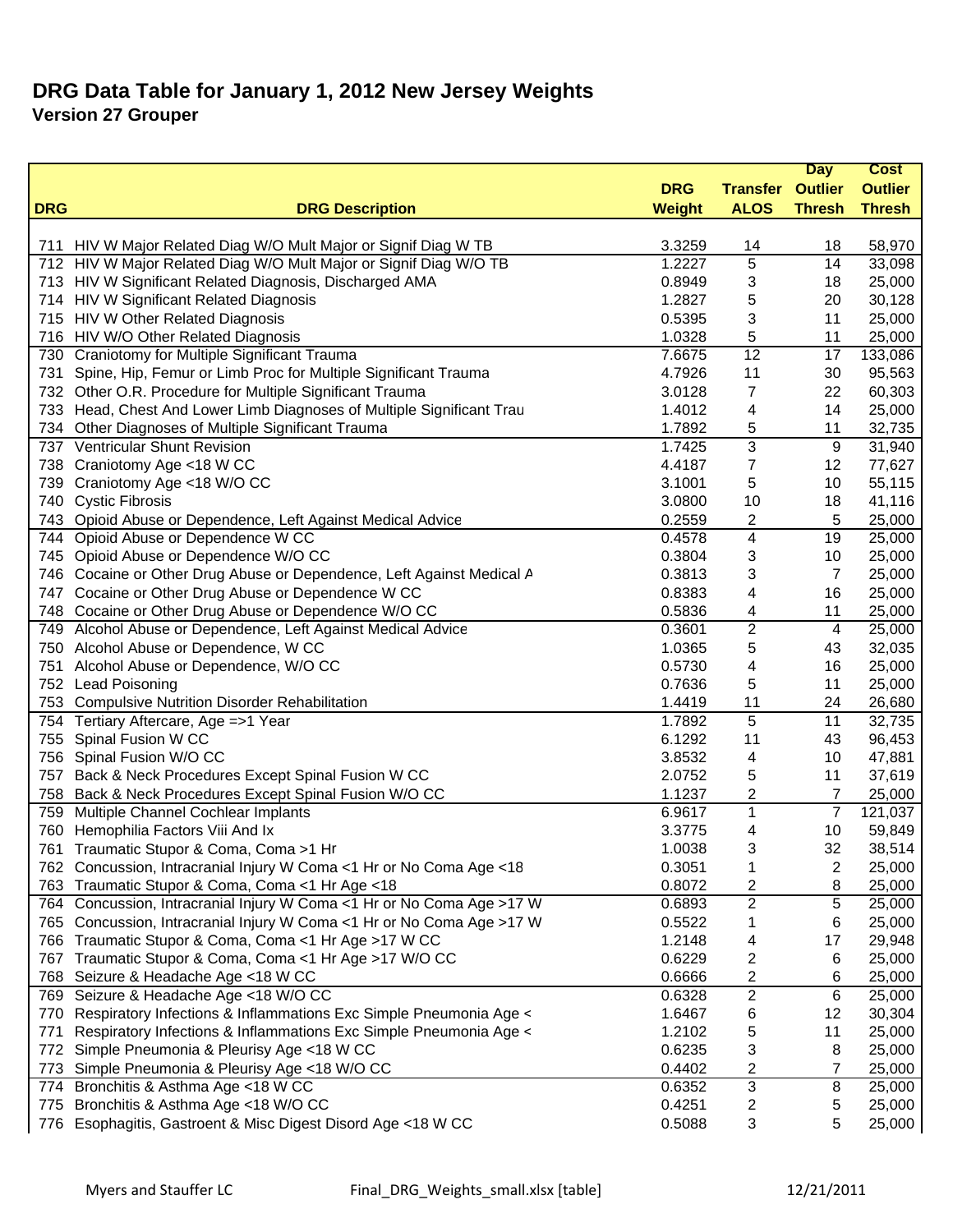|            |                                                                       |               |                 | <b>Day</b>      | <b>Cost</b>    |
|------------|-----------------------------------------------------------------------|---------------|-----------------|-----------------|----------------|
|            |                                                                       | <b>DRG</b>    | <b>Transfer</b> | <b>Outlier</b>  | <b>Outlier</b> |
| <b>DRG</b> | <b>DRG Description</b>                                                | <b>Weight</b> | <b>ALOS</b>     | <b>Thresh</b>   | <b>Thresh</b>  |
|            |                                                                       |               |                 |                 |                |
| 777        | Esophagitis, Gastroent & Misc Digest Disord Age <18 W/O CC            | 0.3827        | 2               | 7               | 25,000         |
| 778        | Other Digestive System Diagnoses Age <18 W CC                         | 0.8678        | 3               | 9               | 25,000         |
| 779        | Other Digestive System Diagnoses Age <18 W/O CC                       | 0.5425        | $\overline{2}$  | $\overline{8}$  | 25,000         |
|            | 780 Acute Leukemia W/O Major O.R. Procedure Age <18 W CC              | 6.2107        | 16              | 20              | 108,218        |
|            | 781 Acute Leukemia W/O Major O.R. Procedure Age <18 W/O CC            | 2.6297        | $\overline{7}$  | 12              | 47,084         |
|            | 782 Acute Leukemia W/O Major O.R. Procedure Age >17 W CC              | 5.9084        | 14              | 18              | 103,056        |
|            | 783 Acute Leukemia W/O Major O.R. Procedure Age >17 W/O CC            | 3.0140        | 11              | 15              | 53,645         |
|            | 784 Acquired Hemolytic Anemia or Sickle Cell Crisis Age <18           | 0.7656        | 4               | 9               | 25,000         |
|            | 785 Other Red Blood Cell Disorders Age <18                            | 0.6206        | 2               | $\overline{7}$  | 25,000         |
| 786        | Major Head & Neck Procedures for Malignancy                           | 4.0815        | 7               | 12              | 71,869         |
| 787        | Laparoscopic Cholecystectomy W C.D.E.                                 | 2.0242        | 5               | 11              | 36,747         |
| 789        | Knee Revision or Maj Joint & Limb Reattach Proc of Low Ext, Exc H     | 2.5574        | 4               | 6               | 30,040         |
| 790        | Wound Debrid & Skin Grft for Open Wnd, Ms & Conn Tiss Dis, Exc Ha     | 1.3349        | 3               | 9               | 25,000         |
| 791        | Wound Debridements for Open Wound Injuries                            | 1.4263        | 6               | 12              | 26,542         |
|            | 792 Craniotomy for Multiple Sig Trauma With Non-Traumatic Major CC    | 13.2862       | 17              | 21              | 229,007        |
| 793        | Proc for Mul Sig Trauma Exc Craniotomy W Non-Traumatic Major CC       | 6.7076        | 11              | 58              | 141,238        |
| 794        | Diag for Multiple Significant Trauma With Non-Traumatic Major CC      | 6.7150        | 14              | 18              | 116,827        |
|            | 795 Lung Transplant                                                   | 31.9217       | 15              | 19              | 547,139        |
|            | 796 Lower Extremity Revascularization W CC                            | 3.2331        | 8               | 22              | 61,163         |
|            | 797 Lower Extremity Revascularization W/O CC                          | 2.0559        | 5               | 12              | 36,893         |
|            | 798 Tuberculosis W Operating Room Procedure                           | 5.0422        | 17              | 21              | 88,269         |
|            | 799 Tuberculosis, Left Against Medical Advice                         | 3.7910        | 16              | 20              | 66,910         |
|            | 800 Tuberculosis W CC                                                 | 4.3731        | $\overline{24}$ | $\overline{27}$ | 76,848         |
| 801        | Tuberculosis W/O CC                                                   | 2.0497        | 10              | 35              | 46,330         |
|            | 802 Pneumocystosis                                                    | 2.4846        | 9               | 14              | 44,608         |
|            | 803 Allogeneic Bone Marrow Transplant                                 | 29.5954       | 37              | 38              | 507,427        |
|            | 804 Autologous Bone Marrow Transplant                                 | 4.6140        | 14              | 20              | 53,952         |
|            | 805 Simultaneous Kidney/Pancreas Transplant                           | 18.1938       | 24              | 27              | 312,786        |
| 806        | Combined Anterior/Posterior Spinal Fusion W CC                        | 7.9665        | 8               | 13              | 138,192        |
| 807        | Combined Anterior/Posterior Spinal Fusion W/O CC                      | 5.1420        | 5               | 10              | 89,975         |
| 808        | Percutaneous Cardiovascular Proc W AMI, Heart Failure or Shock        | 3.6847        | 6               | 26              | 55,847         |
| 809        | Other Cardiothoracic Proc W PDX Congenital Anomaly                    | 6.5025        | 6               | 12              | 113,200        |
|            | 810 Intracranial Hemorrhage                                           | 1.9886        | 6               | 28              | 48,101         |
| 811        | Other Heart Assist System Implant                                     | 28.3791       | 20              | 23              | 486,663        |
|            | 812 Malfunction, Reaction or Comp of Cardiac/Vasc Device or Procedure | 0.8027        | 3               | 8               | 25,000         |
| 813.       | Nonbacterial Gastroenteritis & Abdominal Pain Age >17 W CC            | 0.7016        | 3               | 8               | 25,000         |
|            | 814 Nonbacterial Gastroenteritis & Abdominal Pain Age >17 W/O CC      | 0.5512        | 2               | 7               | 25,000         |
|            | 815 Nonbacterial Gastroenteritis & Abdominal Pain Age <18 W CC        | 0.4908        | 2               | $\overline{7}$  | 25,000         |
|            | 816 Nonbacterial Gastroenteritis & Abdominal Pain Age <18 W/O CC      | 0.3315        | 2               | 4               | 25,000         |
| 817        | Hip Revision or Hip Replacement for Complications                     | 3.4110        | 7               | 12              | 44,667         |
| 818        | Hip Replacement Except for Complications                              | 2.5836        | 4               | 13              | 46,218         |
| 819        | Create, Revise or Remove Renal Access Device                          | 1.5141        | 4               | 14              | 25,391         |
| 820        | Malfunctions, Reactions & Comp of Gu Device/Graft/Transplant          | 0.9152        | 3               | 9               | 25,000         |
| 821        | Extensive Burns or Full Thickness Burns W MV 96+ Hrs W Skin Graft     | 28.9658       | 33              | 34              | 496,678        |
|            | 822 Extensive Burns or Full Thickness Burns W MV 96+ Hrs W/O Skin Gra | 23.6023       | 21              | 24              | 405,117        |
|            | 823 Full Thickness Burn W Skin Graft or Inhal Inj W CC or Sig Trauma  | 8.4811        | 17              | 21              | 146,977        |
|            | 824 Full Thickness Burn W Skin Grft or Inhal Inj W/O CC or Sig Trauma | 5.4830        | 11              | 16              | 95,795         |
|            | 825 Full Thickness Burn W/O Skin Grft or Inhal Inj W CC or Sig Trauma | 2.7545        | 8               | 13              | 49,216         |
|            | 826 Full Thickness Burn W/O Skin Grft or Inh Inj W/O CC or Sig Trauma | 2.4805        | 7               | 12              | 44,537         |
|            |                                                                       |               |                 |                 |                |